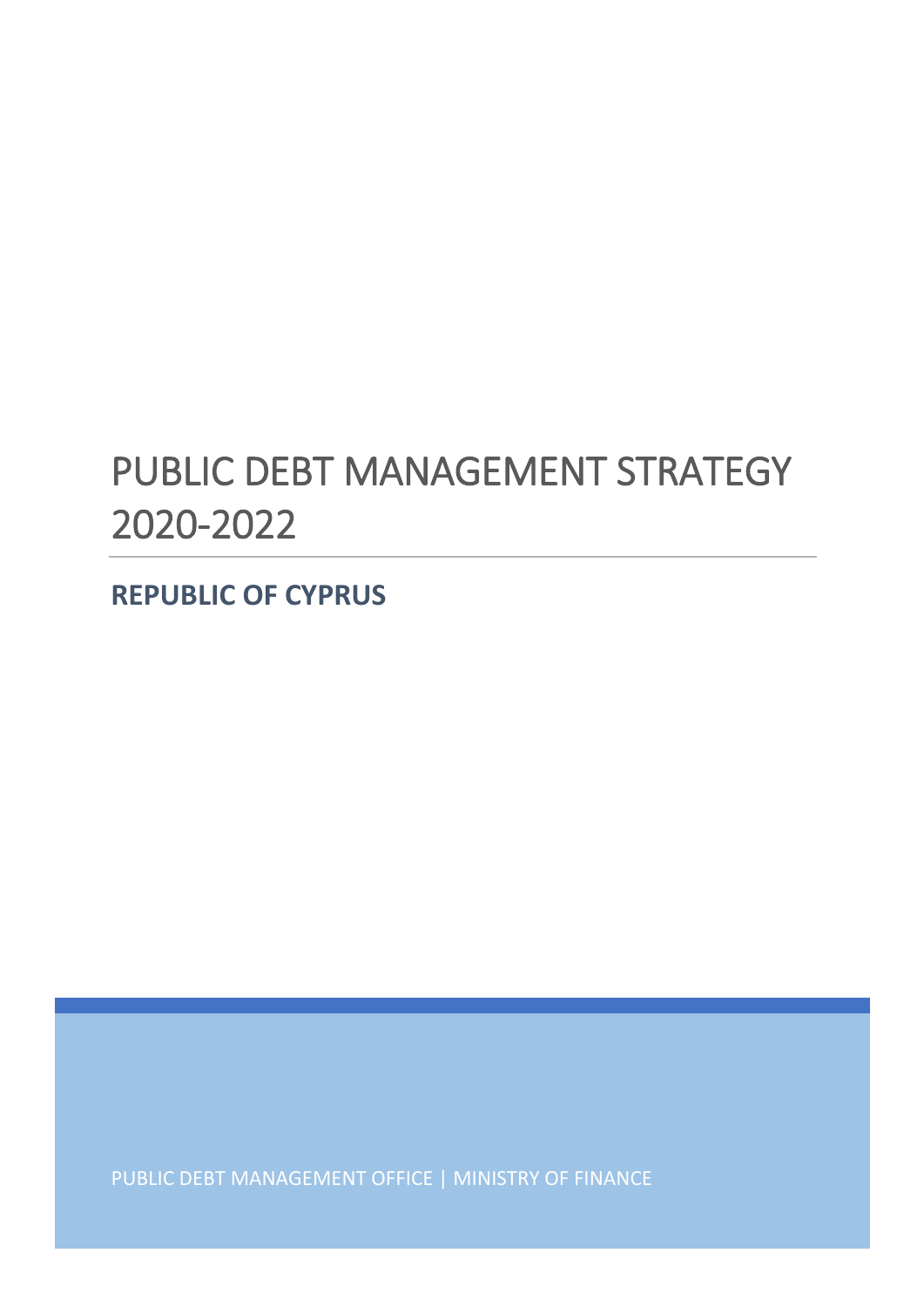## PUBLIC DEBT MANAGEMENT STRATEGY 2020-2022

Replication of the document or part of it is permitted, provided that the source is quoted.

Public Debt Management Office Ministry of Finance 1439 Nicosia CYPRUS

Tel. +35722601182 [www.mof.gov.cy/pdmo](http://www.mof.gov.cy/pdmo)

This document has been prepared based on data available up to 31 August 2019.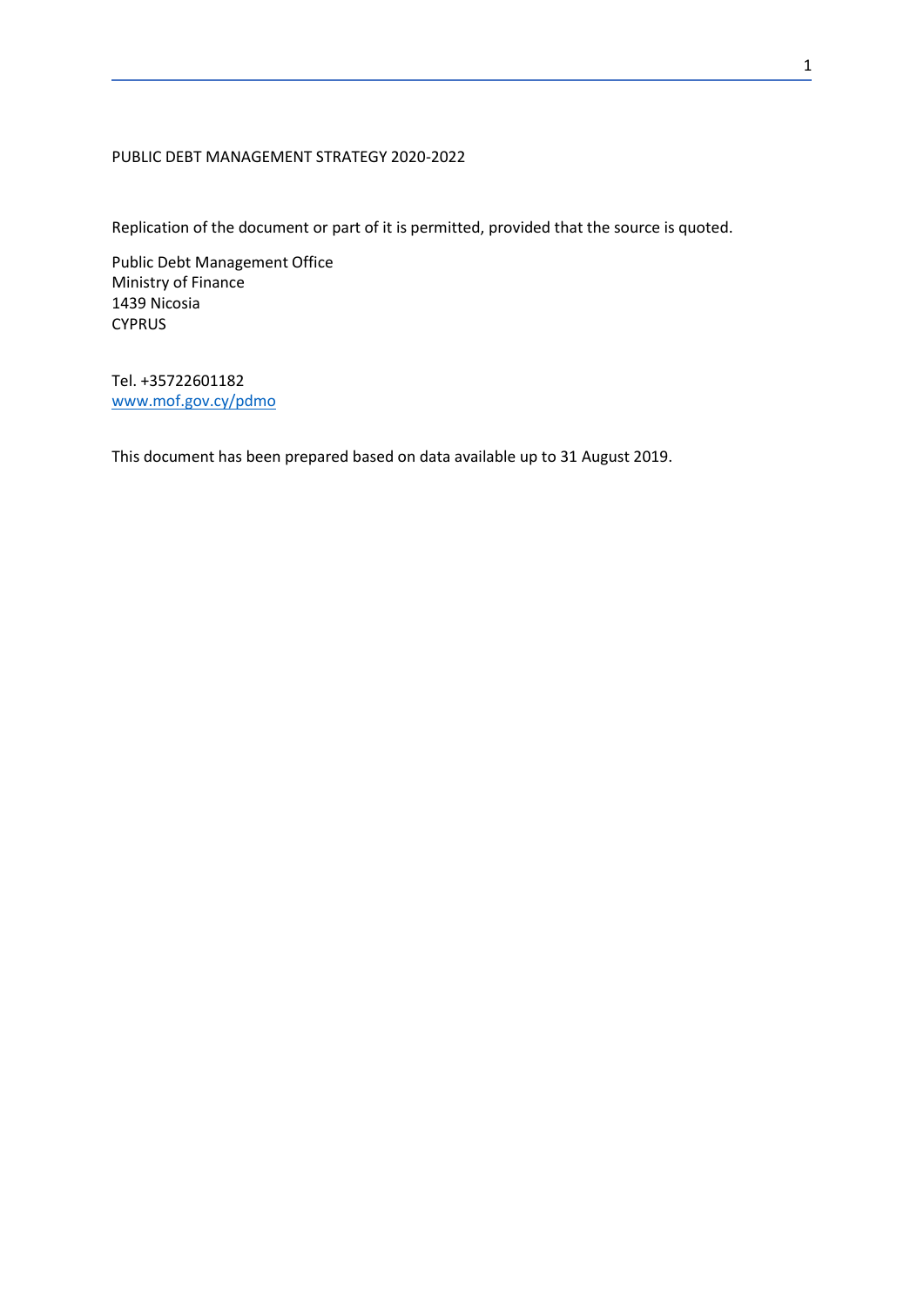# Contents

| 1.   |        |        |  |  |  |  |  |
|------|--------|--------|--|--|--|--|--|
| 2.   |        |        |  |  |  |  |  |
|      |        | 2.1.   |  |  |  |  |  |
| 2.2. |        |        |  |  |  |  |  |
| 3.   |        |        |  |  |  |  |  |
| 4.   |        |        |  |  |  |  |  |
| 5.   |        |        |  |  |  |  |  |
|      |        | 5.1.   |  |  |  |  |  |
|      | 5.2.   |        |  |  |  |  |  |
|      |        | 5.2.1. |  |  |  |  |  |
|      |        | 5.2.2. |  |  |  |  |  |
|      | 5.3.   |        |  |  |  |  |  |
|      | 5.3.1. |        |  |  |  |  |  |
|      |        | 5.3.2. |  |  |  |  |  |
|      |        | 5.3.3. |  |  |  |  |  |
|      |        | 5.3.4. |  |  |  |  |  |
|      | 5.4.   |        |  |  |  |  |  |
| 6.   |        |        |  |  |  |  |  |
| 6.1. |        |        |  |  |  |  |  |
|      | 6.2.   |        |  |  |  |  |  |
|      |        | 6.2.1. |  |  |  |  |  |
|      |        | 6.2.2. |  |  |  |  |  |
|      |        | 6.2.3. |  |  |  |  |  |
|      | 6.3.   |        |  |  |  |  |  |
|      | 6.4.   |        |  |  |  |  |  |
| 7.   |        |        |  |  |  |  |  |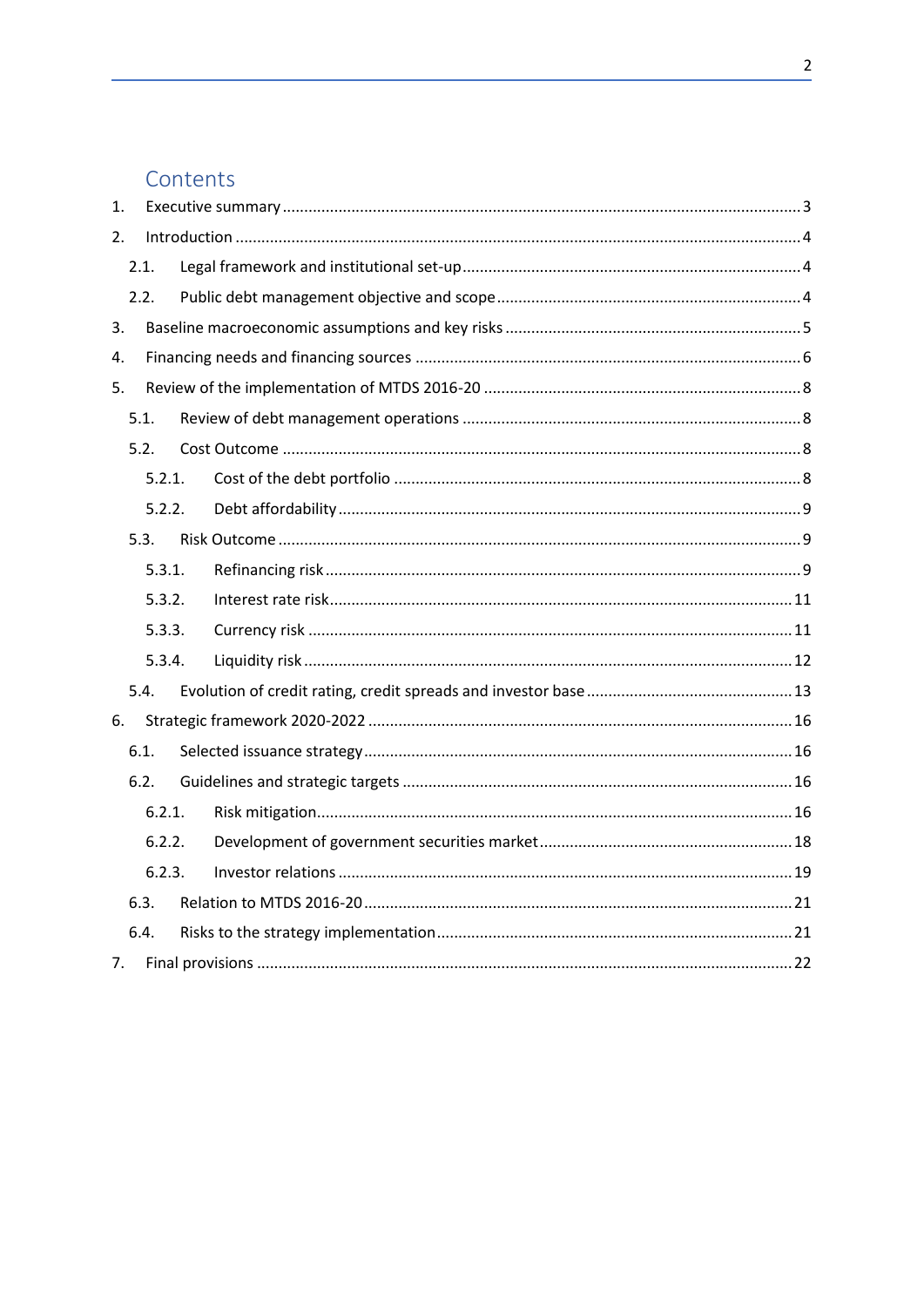# <span id="page-3-0"></span>**1. Executive summary**

A sound public debt management strategy is a key element of strong macroeconomic fundamentals. The preceding strategy, the Medium-Term Debt Management Strategy 2016-2020, has resulted in a more resilient debt portfolio and an increase in the visibility of the Cypriot government securities. At the backdrop of the objective of a low risk portfolio at reasonable cost, the strategy followed hitherto will continue during the period 2020-2022 and aim at advancing on the milestones achieved.

Under the selected strategy the long-term fixed-rate international bonds remain the most realistic option and are considered to be the tool to achieve the best possible cost-risk outcome. Under the assumption of normal market conditions, three guidelines form the framework under which financing actions must be carried out:

- (i) As refinancing risk is highlighted as the most important of the financial risks of the existing portfolio, a fairly balanced debt maturity profile with manageable gross financing needs shall be maintained. At the same time, the overwhelming majority of new debt will be in euro, fixed interest rate format in order to contain foreign exchange interest rate and risks (Section [6.2.1\)](#page-16-3).
- (ii) Through the issuance of international bonds, the stock of government securities in the market will increase over the coming years as these will replace other types of debt, despite the overall public debt deleveraging. Thus, the development of the government securities market will continue to be a priority in the next three-year period with twofold aspects. In the *primary* market, regular, benchmark-sized, issuance under the same instrument, the EMTN Programme, with consistency in issuance characteristics will be pursued. In the *secondary* market a group of market-making banks will be maintained initially on a best effort basis with underlying operational infrastructure in place to increase price discovery, transparency and liquidity of the market (Sectio[n 6.2.2\)](#page-18-0).
- (iii) The PDMO will continue efforts to maintain contact with existing and new investors, tracking investor behaviour and evaluating the results of marketing activities. The overall aim is the further expansion of demand of Cyprus government bonds to more and less correlated investors (Section [6.2.3\)](#page-19-0).

The above guidelines are interdependent so that an action can contribute to multiple guidelines simultaneously. Notably, the above strategy pillars are expected to contribute positively to cost containment of the debt portfolio.

Beyond the broader guidelines, quantitative benchmark targets are set to concretise the cost-risk appetite. Space is allowed for flexibility to enable reaction to market conditions.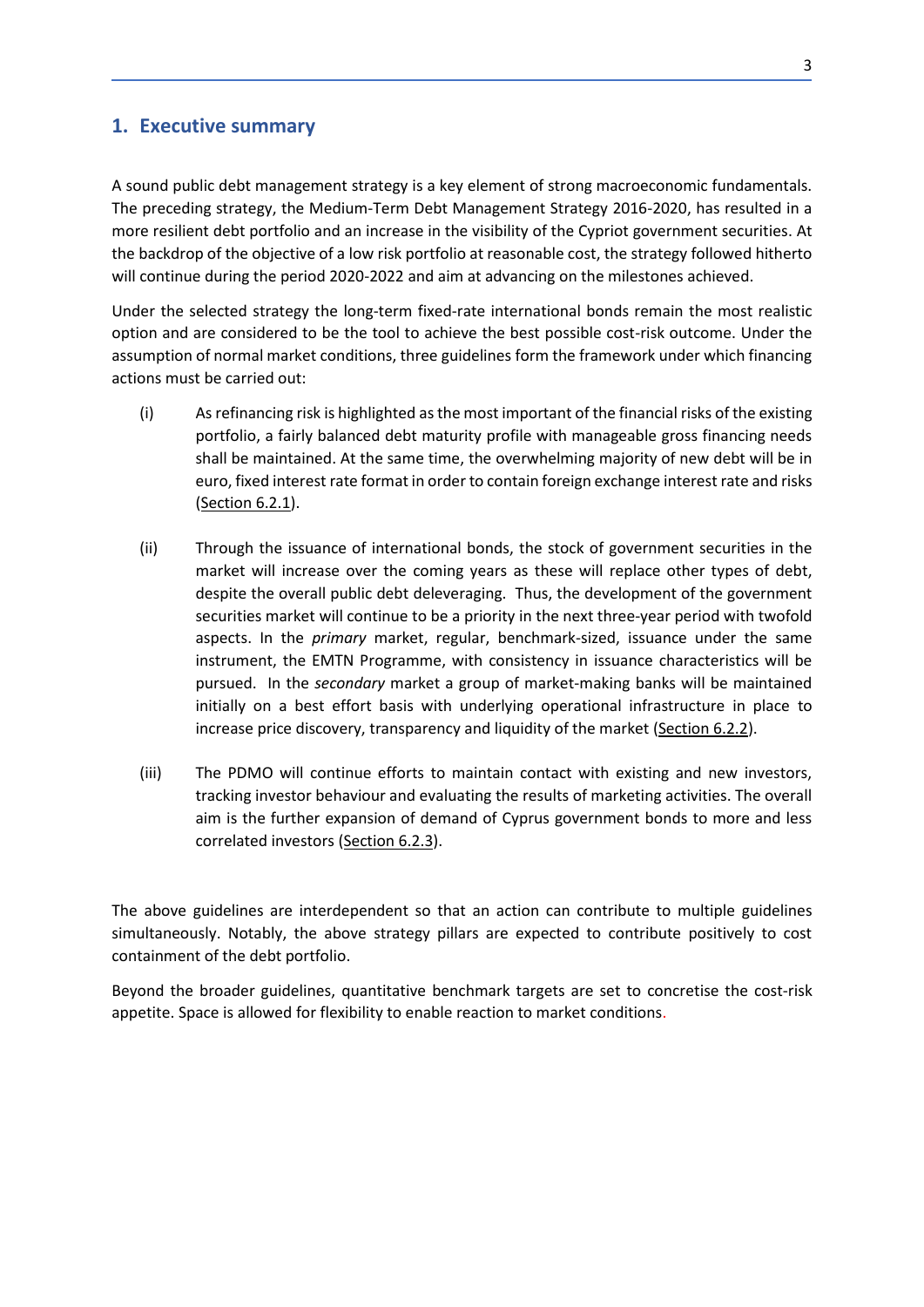# <span id="page-4-0"></span>**2. Introduction**

The Medium-Term Public Debt Management Strategy (MTDS) 2020-2022 is a policy statement outlining the direction and actions of public debt management during this period. It is designed as successor and continuation of the previous medium-term strategy in place since 2016.

The purpose of the strategy is twofold:

- The strategic guidelines for government financing actions and the development of the Cypriot government securities market are set and explained
- A framework for quantitative and qualitative targets is put in place

The starting cost-risk position of the portfolio, the anticipated market conditions and the macroeconomic framework are used as underlying inputs in the design of the strategy.

# <span id="page-4-1"></span>2.1. Legal framework and institutional set-up

Public debt management in Cyprus is regulated under the Public Debt Management Laws 2012-2016. As per the Law, the medium-term debt management strategy covers a horizon of 3 to 5 years and is prepared and updated at least once a year or a rolling basis by the Public Debt Management Office (PDMO). The MTDS is submitted for approval to the Council of Ministers by the Minister of Finance after informing the Budget and Finance Committee of the parliament. The approval by the Council of Ministers is made by end October of the year preceding the first year of the strategy. Following the final approval, the borrowing and other debt management operations are subject to and enforced on the basis of the strategy. This is formalized in the Annual Financing Programme for each calendar year.

The PDMO has been established under the same Law in 2012 within the Ministry of Finance, with the main tasks of (i) conducting all borrowing and other debt management operations including liability management and transactions in derivatives; and (ii) maintaining sufficient liquid funds and investing the excess liquidity of the central government.

# 2.2. Public debt management objective and scope

# <span id="page-4-2"></span>**Objective of debt management**

The ultimate objective of public debt management is to ensure that financing needs are always met in time and that the cost of the borrowing is the lowest possible in the medium term, within the framework of an acceptable level of risk.

# **Scope of the strategy**

The analysis covers the debt of budgetary central government, which forms close to 100% of the general government debt. In terms of the scope of the financing needs analysed, sources of risk such as potential called guarantees, or windfall revenues are included in the strategy only to the extent that these have been incorporated in the fiscal forecasts.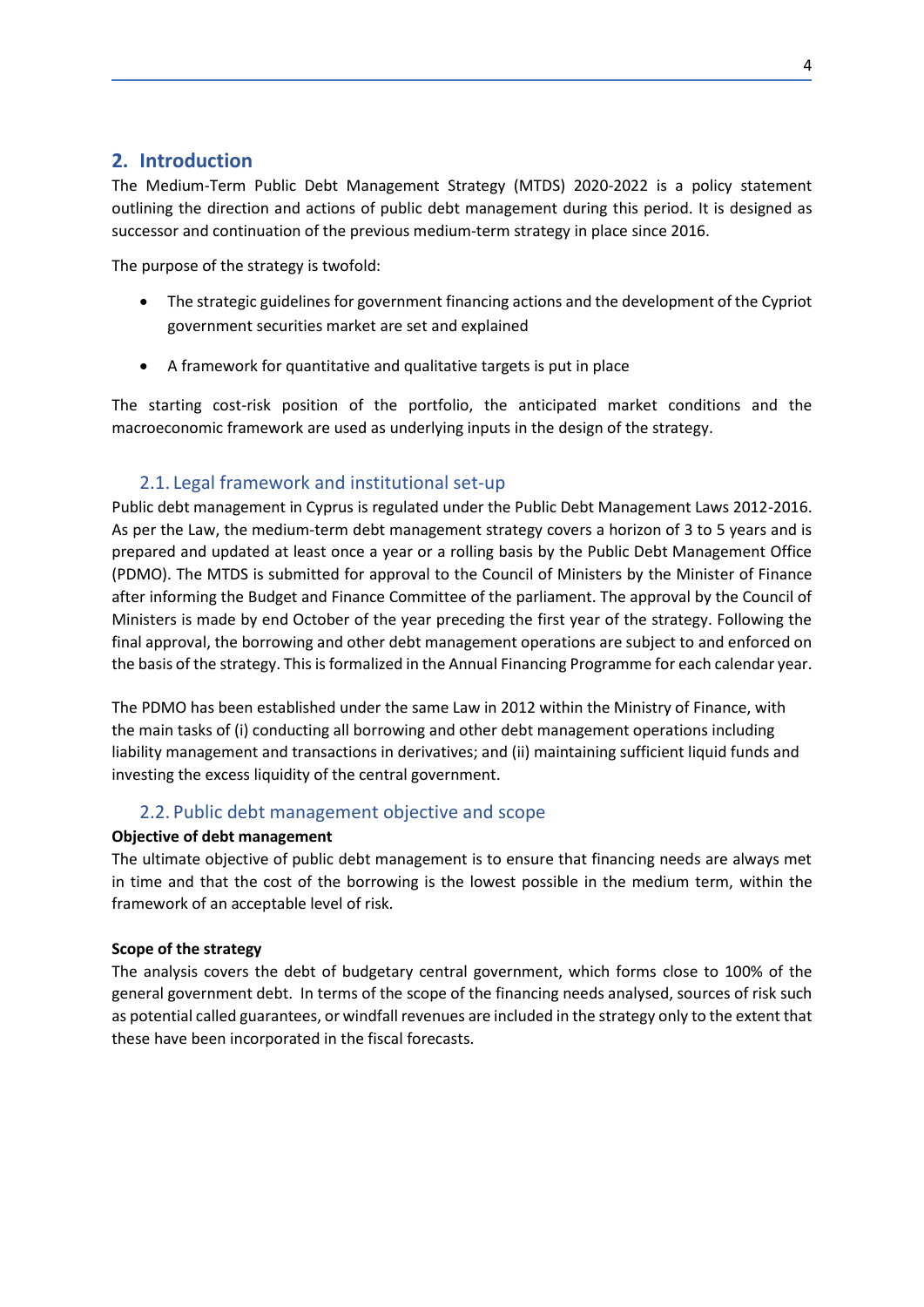## <span id="page-5-0"></span>**3. Baseline macroeconomic assumptions and key risks**

Continuing on the trend of recent years, real growth is forecast to remain positive and above the eurozone average, but decelerate from 3,2% in 2019 to 2,9% in 2020, to 2,7% in 2022 owing to deterioration in the external environment outlook. Indeed, the more immediate risks for the macroeconomic prospect are exogenous factors namely international growth slowdown and consequences from Brexit. The former may likely impact the foreign-financed investments, and the latter mainly the tourism sector through the exchange rate channel.

The largest drivers to growth are expected to remain the retail and tourism sectors, professional services, mainly financial services, ship management and ICT, and construction. The longer-term growth prospects of Cyprus remain positive, considering the structural reforms currently in progress, the ongoing infrastructure investments and the highly educated workforce.

Inflation is expected to remain subdued due to a number of reasons such as energy prices and a competitive domestic retail environment but gradually pick up from 0,5% in 2019 to 1,5% in 2022. Unemployment reached 6,5% in June 2019, the lowest level in years, and is expected to decline further towards 5% by 2022.

The public finances are firmly on a positive path. The fiscal balance is expected to remain positive in the next three years with the fiscal surplus ranging from 2,7% in 2020 to 2,3% in 2022. After a one-off increase in 2018, the debt to GDP ratio is projected to continue its downward trend as underlying debt dynamics are positive. The debt/GDP ratio is forecast at 97% in 2019 to decline steadily to 81% by 2022. Realisation of risks to the fiscal outlook may put downward pressure on the public finances. However, given the fiscal space, they are unlikely to derail the reduction of the public debt.

The systemic domestic banking institutions have improved their resiliency and loss absorption capacity with CET1 capital ratios comparing well with the European average. There has been a significant improvement in their asset quality with non-performing exposures falling by 50% over 2018 and 63% the last four years. However, with the non performing exposures level still high at 31%, the improvement in asset quality will remain a top priority. Over the strategy period banks will also face the additional capital requirements in the form of Minimum Requirement for Own Funds and Eligible Liabilities, to be achieved over a few-year adjustment period. Banks have ample liquidity and have boosted demand for Cyprus sovereign bonds. However, potential regulatory changes with regards to the treatment of sovereign exposures in banks' balance sheets will likely hamper demand, particularly if the treatment relates to the credit quality of the underlying sovereign.

Cyprus is net of Special Purpose Entities in a negative external position, although the net international liability has been narrowing down in recent years reaching 37% of GDP in 2018 from 72% in 2014. This trend is expected to continue over the Strategy period. Nonetheless, the government foreign debt forms one important contributor of the negative external balance.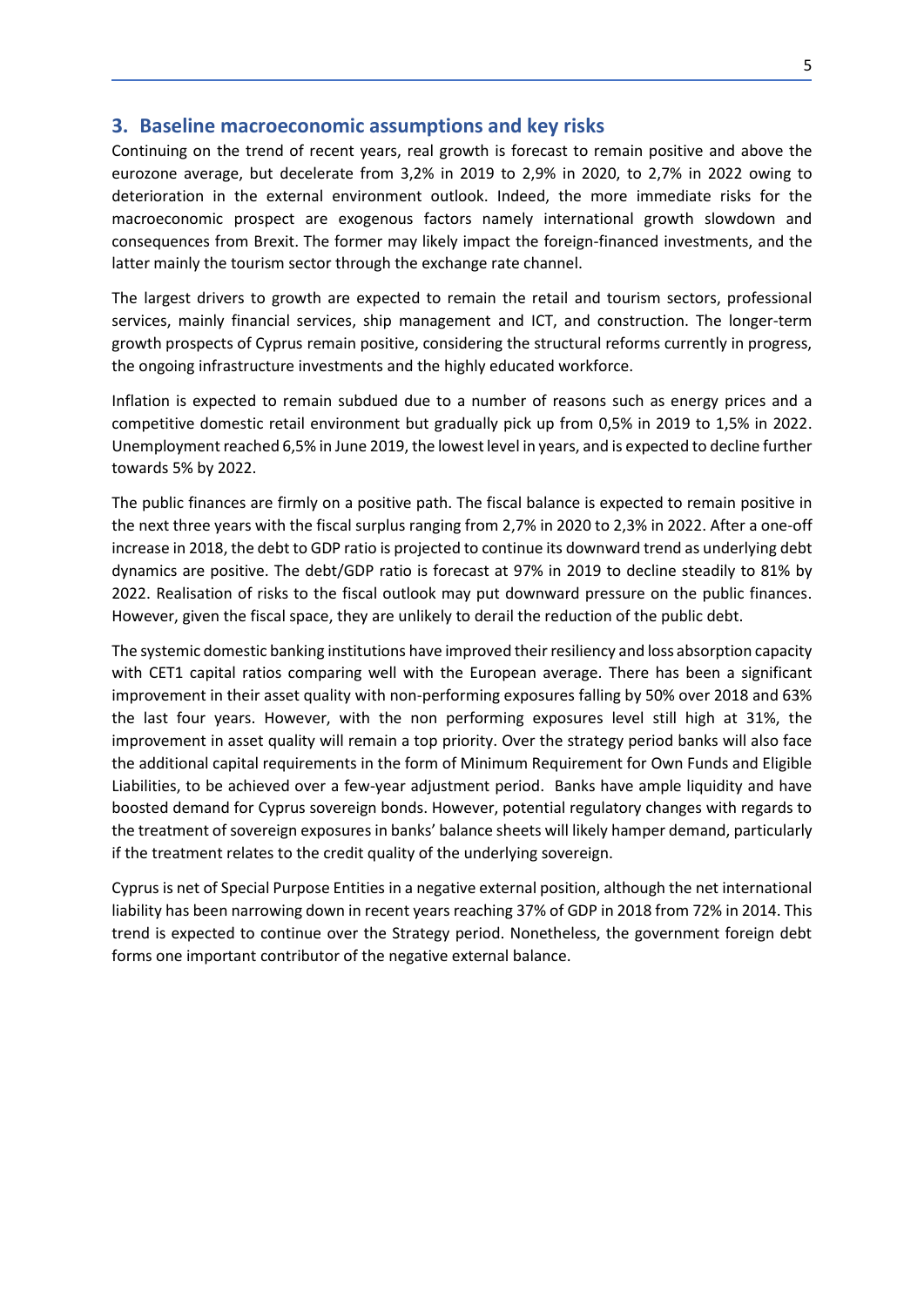# <span id="page-6-0"></span>**4. Financing needs and financing sources**

#### **Financing needs**

The strategy period 2020-2022 has low to moderate financing needs, resulting from a contained debt redemption burden supported by the anticipated fiscal surpluses during this period. Relative to the size of the economy, the gross financing needs will range between 3% and 7% of GDP over the threeyear period.

#### *Table 1: Central government gross financing needs*

| In EUR bn                    | 2020 | 2021 | 2022       |
|------------------------------|------|------|------------|
| Long term debt redemptions   | 1,6  |      | າ າ<br>z,z |
| Fiscal (deficit)/surplus     | 0,5  | 0,5  | 0,5        |
| <b>Gross financing needs</b> | 1,1  | 0,6  | 1,7        |

#### **Borrowing instruments**

The international bonds constitute the main borrowing instrument as it attracts both the international investors as well as the domestic financing institutions. More concretely these are bonds issued under the Euro Medium Term Note Programme, governed by English law, currently listed at the London Stock Exchange and cleared at Euroclear/Clearstream depositories.

Domestic bonds are more attractive to smaller institutional domestic investors; hence the issuance capacity is normally low. The domestic retail bond product, issued to natural persons only since 2014, is an established albeit small source of funding.

On the short-term spectrum, Treasury Bills remain the main funding instrument and are particularly utilised in order to minimize funding costs and manage short-term liquidity needs. The Euro Commercial Paper Programme has been inactive in the past years but may be used as alternative short-term financing and for reaching out to non-domestic investors.

Non-marketable loans contribute to a lesser extent to the government financing. While these infrastructure and project-specific loans provide generally long-term low-cost funding they cover only a small share of the annual financing needs.

An overview of the currently available borrowing instruments of the Republic of Cyprus is presented in Table 2.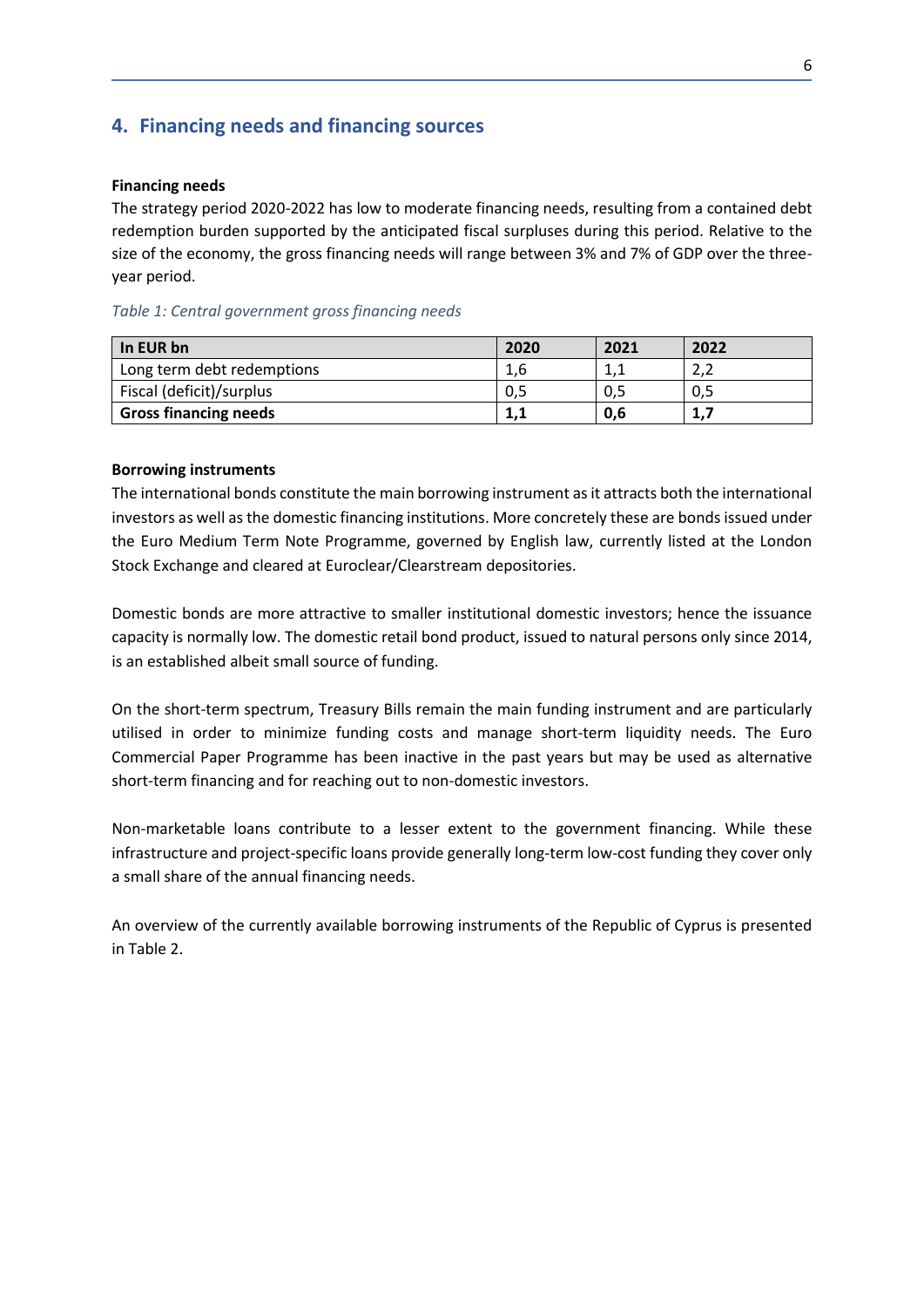| <b>Market instruments</b>        |                                        |                                                              |                      |                                                                           |  |  |  |  |  |
|----------------------------------|----------------------------------------|--------------------------------------------------------------|----------------------|---------------------------------------------------------------------------|--|--|--|--|--|
| <b>Security</b>                  | <b>Maturity</b>                        | Interest rate type                                           | <b>Governing Law</b> | <b>Investors</b>                                                          |  |  |  |  |  |
| <b>Treasury Bills</b>            | Up to $12$<br>months                   | Zero coupon                                                  | Domestic             | Domestic banks                                                            |  |  |  |  |  |
| Euro Commercial<br>Papers        | Up to $12$<br>months                   | Zero coupon                                                  | English              | International, institutional                                              |  |  |  |  |  |
| Domestic Retail Bonds            | 6 years                                | Step-up structure                                            | Domestic             | Domestic natural persons                                                  |  |  |  |  |  |
| Domestic Bonds                   | More than 12<br>months                 | Any type possible<br><b>Outstanding bonds:</b><br>fixed only | Domestic             | Mainly domestic banks,<br>small domestic institutional<br>investors       |  |  |  |  |  |
| Euro Medium Term<br><b>Notes</b> | More than 12<br>months                 | Any type possible<br><b>Outstanding bonds:</b><br>fixed only | English              | International, institutional                                              |  |  |  |  |  |
| Non-market instruments           |                                        |                                                              |                      |                                                                           |  |  |  |  |  |
| <b>Type</b>                      | <b>Maturity</b>                        | Interest rate type                                           | <b>Governing Law</b> | <b>Creditors</b>                                                          |  |  |  |  |  |
| Loans                            | <b>Typically more</b><br>than 10 years | Fixed or variable                                            | English              | European Investment Bank<br>and the Council of Europe<br>Development Bank |  |  |  |  |  |

# *Table 2: Characteristics of borrowing instruments*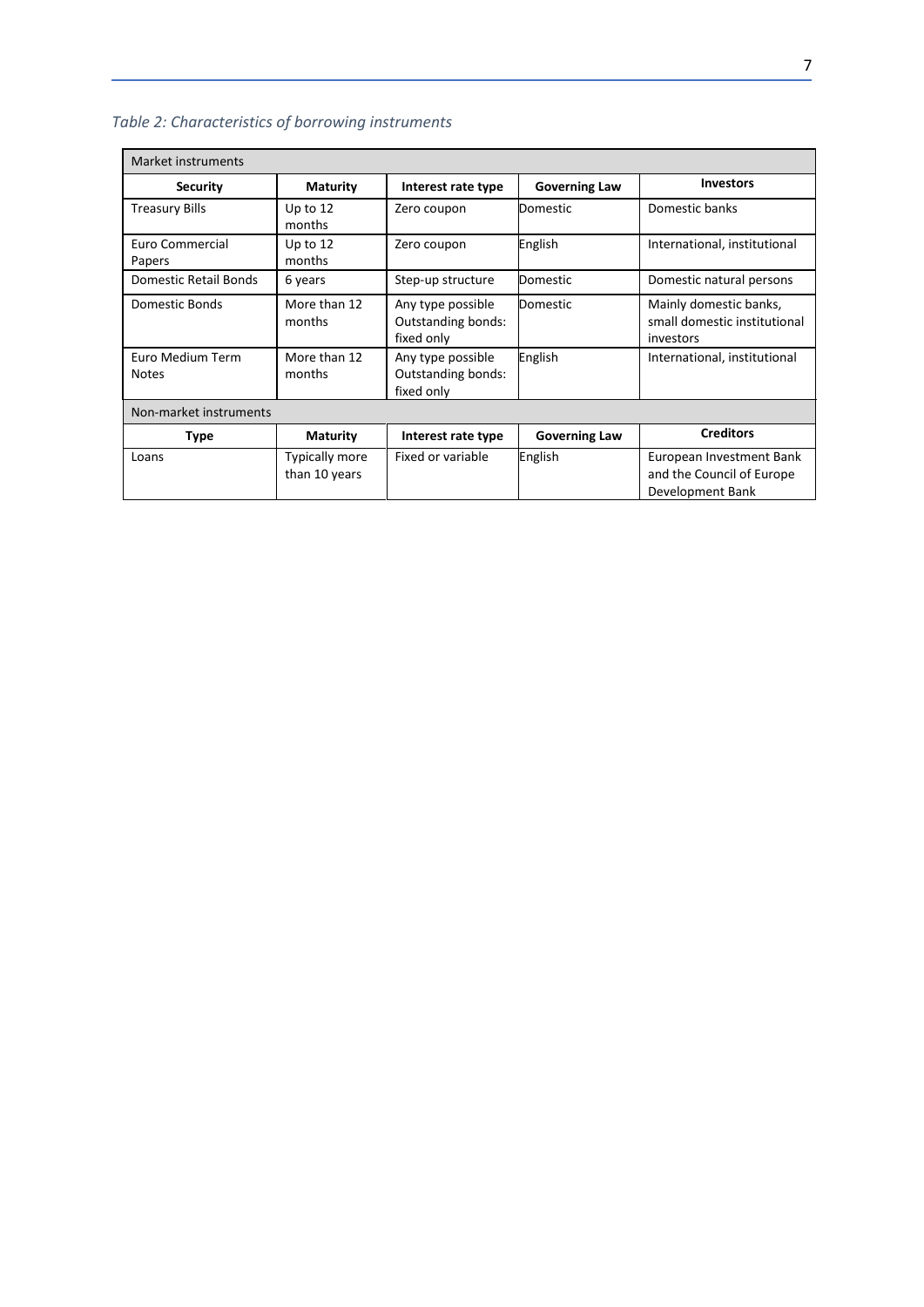# <span id="page-8-0"></span>**5. Review of the implementation of MTDS 2016-2020**

The previously applied strategy had been approved by the Council of Ministers and published in February 2016, then endorsed annually for the years 2017 and 2018. This section provides an overview of the main events and cost-risk outcome of the strategy up to the end of year 2019.

# 5.1. Review of debt management operations

<span id="page-8-1"></span>The efforts to return to the market and improve the debt maturity profile had started before the implementation of the MTDS 2016-2020. After an almost four-year absence the first post-crisis international issuance back in the market was in 2014, still at a low-grade credit rating and while still under implementation of the EU-IMF macroeconomic adjustment programme. Two benchmark bonds followed in 2015, while the average term to maturity of marketable debt increased to 4,7 years in 2015 from only 2,7 years in 2012.

During the years that followed, under the MTDS 2016-2020, there was an evolving but focused debt management strategy that resulted in: (i) international bond issuances being more frequent and at gradually longer tenors; (ii) attraction of a growing number of investors both in absolute size and in diversity; (iii) gradual compression of spreads vs. benchmark interest rates, primarily driven by the rapid improvement of the credit rating.

Debt management operations extended beyond debt issuances with considerable liability management transactions on both market and non-market outstanding debt. Indeed, total bond switches/buybacks and loan prepayments reached €0,8 bn and €3,3 bn respectively in nominal terms, contributing to a large extent to the strategy aims.

The third important element that marked the debt characteristics in this period was a sizeable domestic bond issuance in 2018 to facilitate the sale of the then second largest bank of Cyprus the Cooperative Bank to Hellenic Bank, another main domestic bank. These issuances, being outside the normal debt management operations and strategy framework, had a short to medium maturity and carried above market coupon rates. This event influenced the debt cost and risk indicators negatively but did not permanently derail the primary trend which bounced back in 2019.

## 5.2. Cost Outcome

<span id="page-8-2"></span>In the period 2016-2019 interest payments in absolute terms have been fairly stable in the region of €500 million. This has been the result of market and credit developments. The environment of very low to negative base rates, affected directly all floating rate debt, as well as the newly issued debt. At the same time the rapid improvement of the sovereign rating led to a compression of the credit spread of Cyprus to the benchmark rates. Indeed, the 9-year spread to the German Bund declined from an average of 368 bps in 2016 to an average of 147 bps in the first 8 months of 2019.

The weighted average cost of the debt portfolio as well as the debt affordability in terms of government revenue and GDP has been, over the past years, continuously improving.

## 5.2.1. Cost of the debt portfolio

<span id="page-8-3"></span>The low interest environment prevalent throughout the strategy period contributed to the containment of the interest rate cost, both through the servicing of debt as well as for new issuances. The latter, were additionally helped by the improvement in the credit rating and the reduction of credit spreads, so that despite the gradual increase in new bonds' tenor there was no material impact on the newly assumed cost.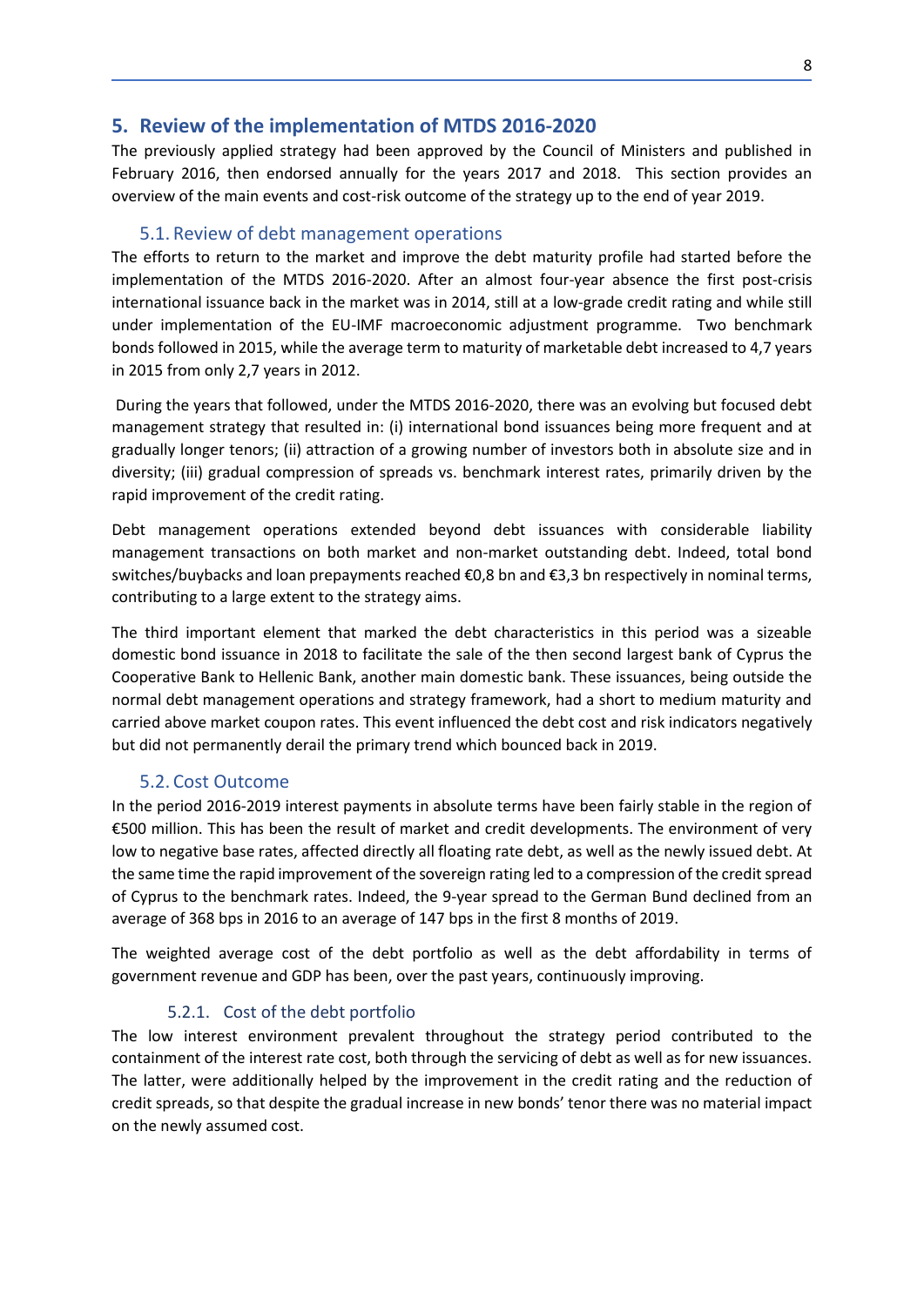*Figure 1: Weighted average cost of public debt*



## 5.2.2. Debt affordability

<span id="page-9-0"></span>The debt affordability, that is the cost of the public debt in terms of interest payments, has been in recent years on a downward trend.

Interest payments as a share of government revenue declined from 8,1% in 2015 to an estimated 5,7% in 2019. This is the result of a twofold development: while the interest rate bill remained fairly stable over this period, the government revenues increased on the back of economic recovery and growth.

Interest as a share of GDP – a predictor of debt sustainability - has declined over the same period from 3,2% to 2,3%. Again, this decline is attributed partly also to the denominator effect.





#### <span id="page-9-1"></span>5.3. Risk Outcome

#### 5.3.1. Refinancing risk

<span id="page-9-2"></span>The smoothening of maturity profile and lengthening the average maturity of the portfolio were at the focus of debt management actions. The results were evident in all indicators depicting refinancing risk. Figures 3 and 4 are shown to reflect the changes in the maturity profile between 2015 and 2019.

At end 2019 the maturity profile is more loaded in the years 2023-2024 and 2028 as a result of the international bonds issued in the previous three-year period. While the peak of maturities in 2016 was in 3 years, the peak was pushed to 9 years by end 2019. Additionally, the maturity profile reached a maximum maturity in the year 2049, instead of 2035 at the start of the strategy.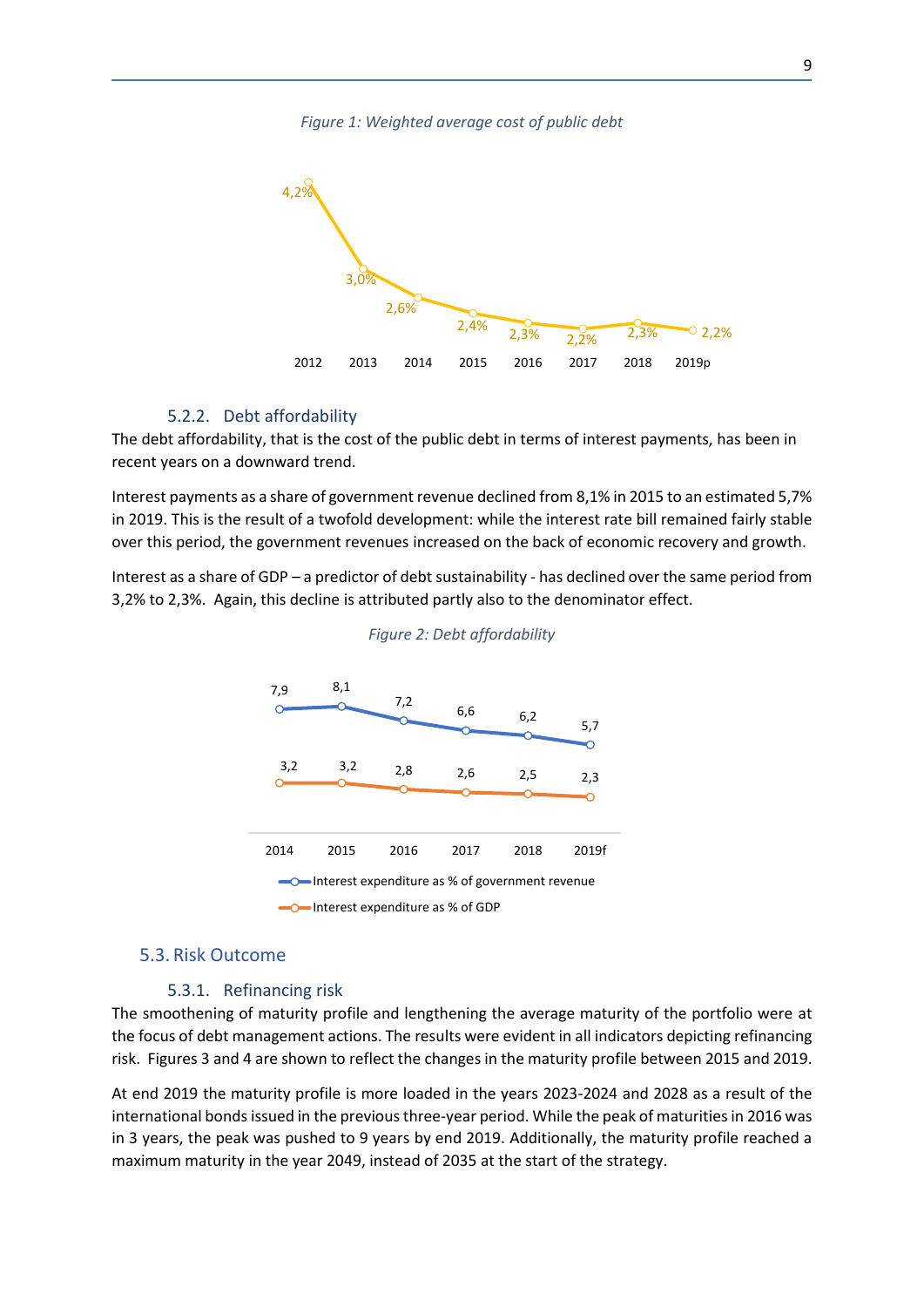*Figure 3: Public debt maturity profile, end 2015*



*Figure 4: Public debt maturity profile, projected for end 2019* 



Other commonly used indicators for refinancing risk are the average remaining maturity of debt, as well as the debt due within 1 and 5 years. These are shown in Figures 5 and 6 respectively, and show mixed results. While the average maturity of both marketable and total debt has been lengthened, the debt due within a period of 1 and 5 years has increased. This development relates to the debt issued to facilitate the sale process of the Cooperative Bank, that is debt outside the normal operations. These bonds originally maturing within a few months to about 4 years form at end 2019 about 9% of the stock of debt and constitute the main driver for the concentration of redemptions in the coming years.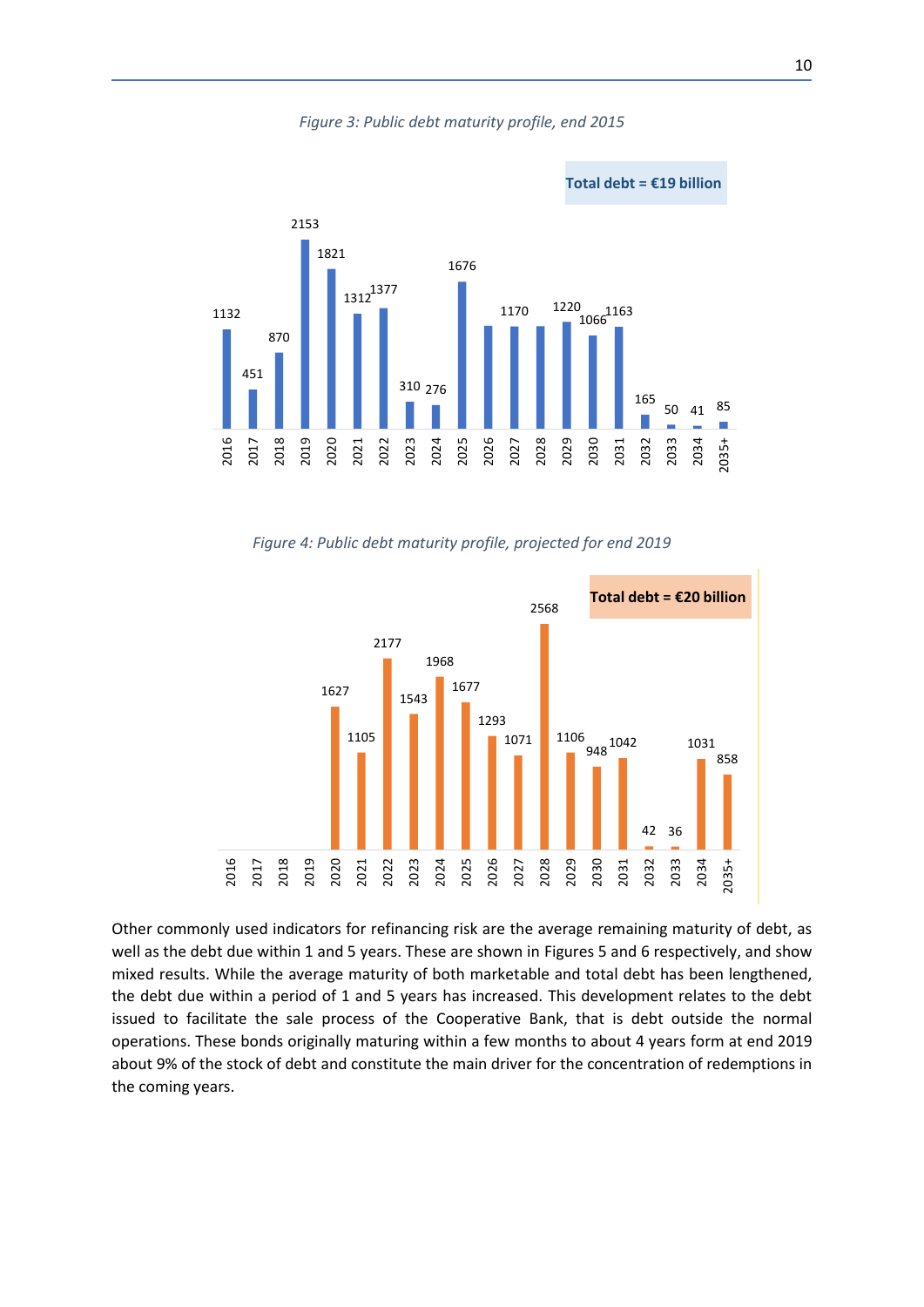

Marketable debt average maturity

*Figure 5: Average maturity of debt Figure 6: One and five-year redemption concentration*



## 5.3.2. Interest rate risk

31/12/2015 31/12/2019 (p)

Total debt average maturity

<span id="page-11-0"></span>Between 2016-2019 a very small share of less than 1% of newly assumed debt was in floating interest rates, and related only to long-term project loans from supranational organisations.

The share of total debt in floating interest declined after the issuance of bonds to facilitate the sale of CCB. From a share of 47% of debt at the end of 2015 the expected share of floating rate debt at the end of 2019 will drop below 40% (Figure 7).



#### *Figure 7: Floating-rate debt*

#### 5.3.3. Currency risk

<span id="page-11-1"></span>At the beginning of the strategy period, the non-euro denominated debt neared 5% of the total due to the borrowing from the IMF in Special Drawing Rights. By end 2019 this share is estimated at 3,5%. There were no new issuances in foreign currency debt during the strategy period and the reduction in its share relates to the prepayment of part of the loan during 2017.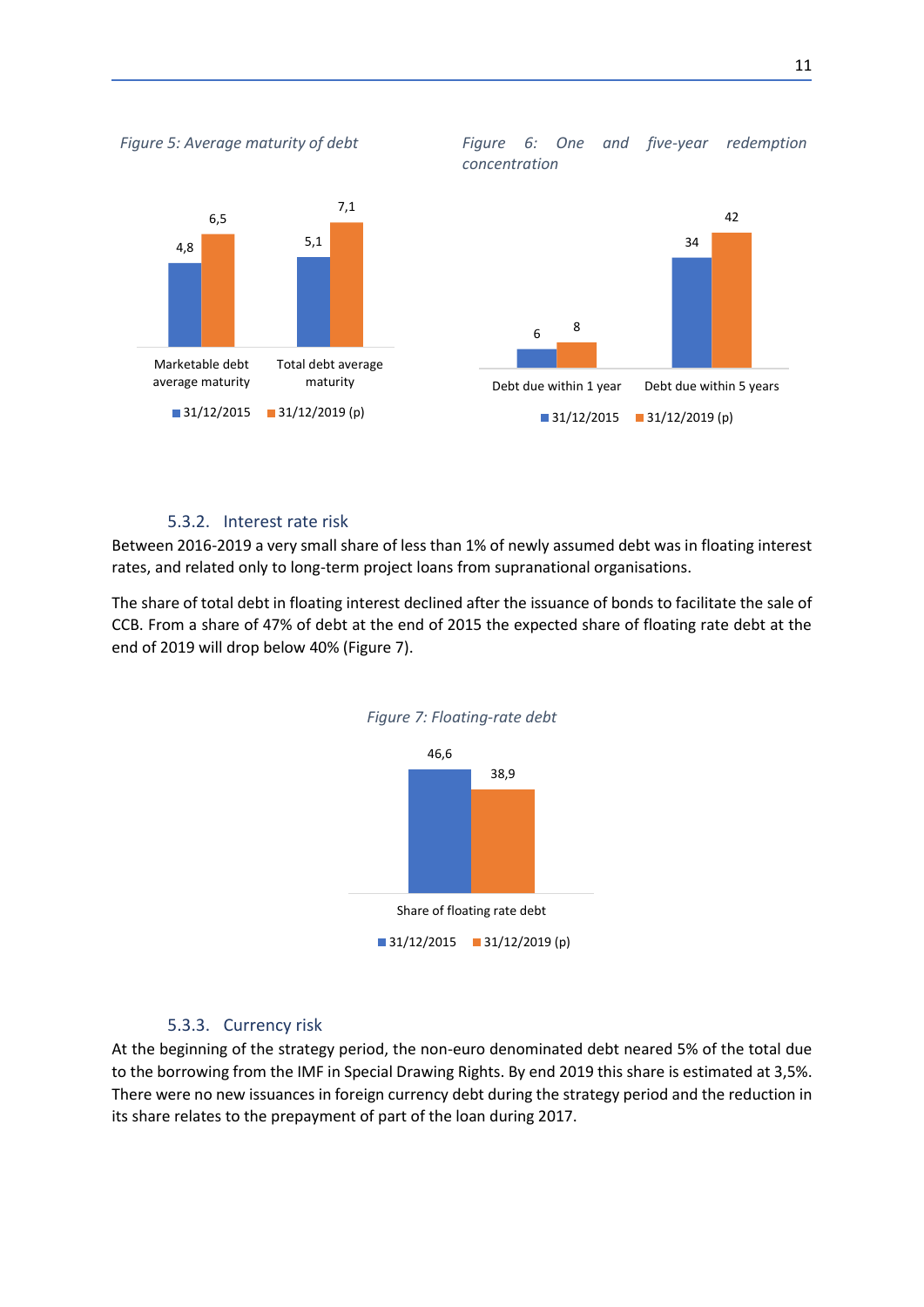*Figure 8: Foreign-currency debt*



# 5.3.4. Liquidity risk

<span id="page-12-0"></span>To reflect the gradually greater ease of market access and considering the cost of carry the pre-funding requirement was reduced from 12 months at the start of the period to 9 months as of January 2018. The target on minimum liquid funds was met throughout the period.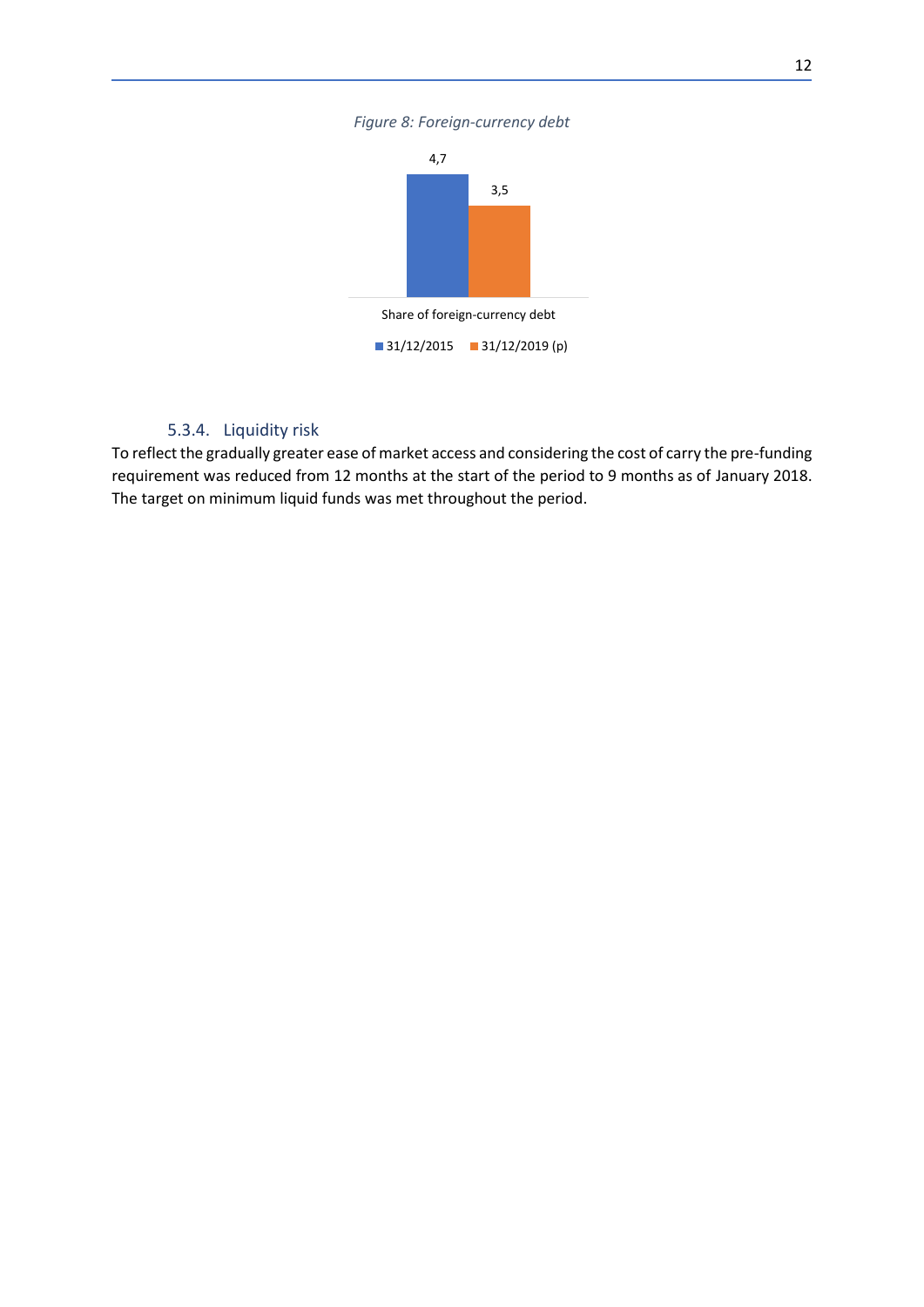# 5.4. Evolution of credit rating, credit spreads and investor base

<span id="page-13-0"></span>After the sharp deterioration before and during the crisis years the sovereign credit rating recovered steadily and at a fast pace, being only one of few sovereigns to regain investment grade category status after being rated as very high credit risk, within the "C" category rating (7 to 10 notches from investment grade). At the start of the strategy period in January 2016 the rating was still at the single B level progressing gradually to the triple B level in autumn 2018.

Figure 9 shows the evolution of the sovereign rating since the return in the international markets in 2014 in terms of distance from the lowest Investment Grade.



*Figure 9: Cyprus Sovereign Rating 2014-2019*

The credit rating improvement was a strong supporter for the placement of bonds in the primary market and their secondary market performance. Indeed, spreads at bond placements declined in line with the respective improvement in the credit rating (Figure 10).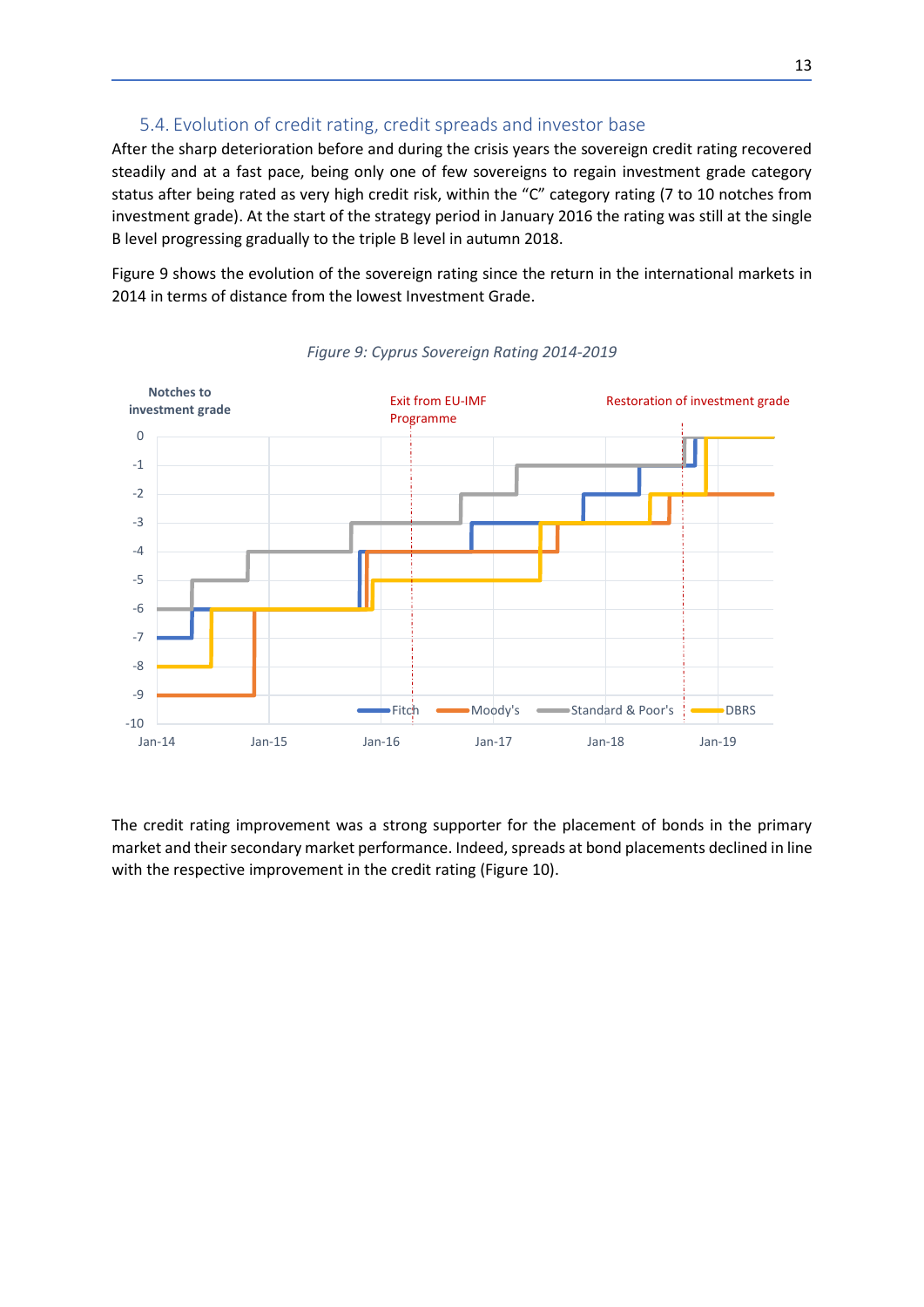

Investor demand has been continuously increasing and orderbooks have been growing. Although order inflation is ever more symptomatic at syndicated issuances the overall trend is evident, as indicated also by the number of unique investors (Figure 11).



```
Figure 11: Orderbook size
```
Investor demand by type has generally evolved along the development in the credit rating. Initial issuances attracted a larger share by hedge funds and a minority by banks and asset managers. This distribution was reversed with the improvement in the credit rating.

Since the re-establishment within the investment grade category in September 2018 some participation by central banks and sovereign wealth funds has been observed. Figure 12 shows the allocation in the primary market since the return in the international markets in 2014.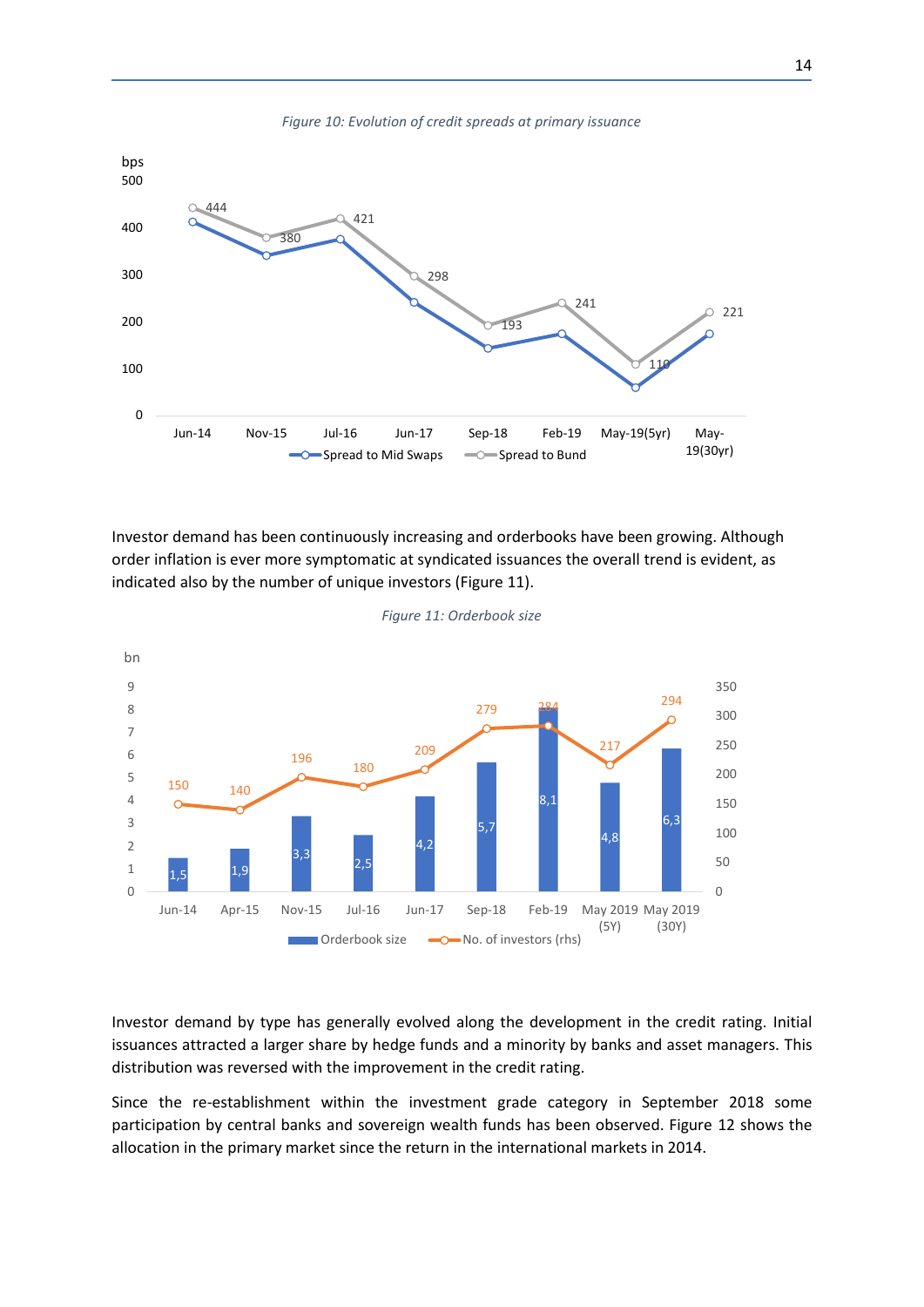

*Figure 12: Investor allocation in the primary market*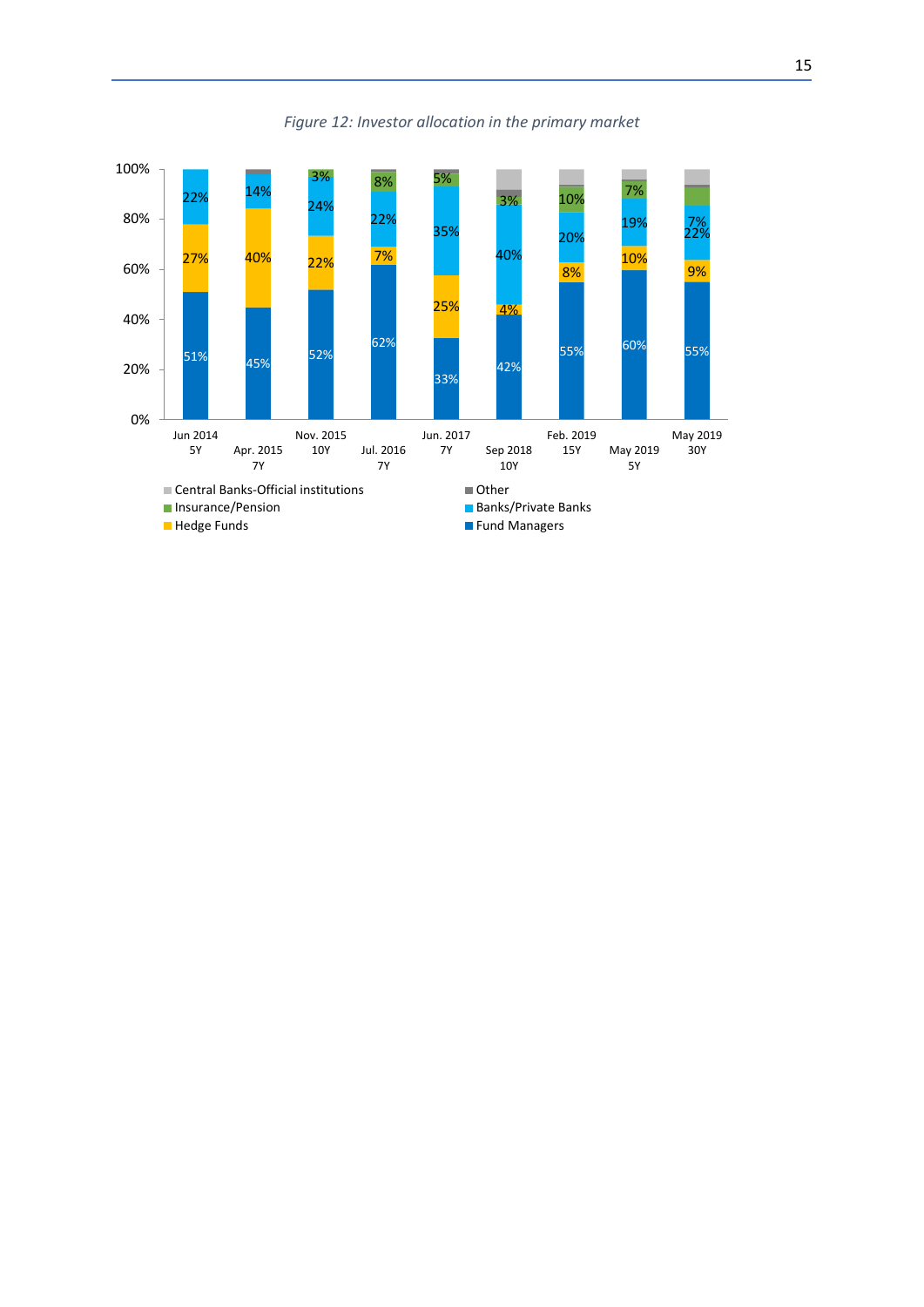# <span id="page-16-1"></span><span id="page-16-0"></span>**6. Strategic framework 2020-2022**

# 6.1. Selected issuance strategy

The main financing tool in the strategy period will be the international bond issuances, due to the depth of the market and to enable continuation of the previous milestones achieved in the past years.

These bonds are under English Law and listing may occur in more than one stock exchange. The method of issuance will be through syndication.

All other available instruments will complement the international bond issuances. Domestic bonds, issued under local law and listed at the Cyprus Stock Exchange will be used more sporadically if opportunities arise. Additionally, the retail segment of the domestic market will be tapped regularly through retail bonds. In the short-term spectrum, Treasury Bills and Commercial Papers will be used, with Treasury Bills, issued through auctions, generally being prioritised. Finally, non-market financing will be assumed from supranational institutions for long-term financing.

The specific characteristics of the newly assumed debt will be chosen in line the guidelines on risk management, development and expansion of the market and investor base, and under the condition that risk mitigation generally precedes cost minimisation.

# <span id="page-16-2"></span>6.2.Guidelines and strategic targets

# 6.2.1. Risk mitigation

# <span id="page-16-3"></span>**Refinancing risk**

**Background**: Smoothening of the maturity profile was the focus of the MTDS 2016-20, with positive results. Efforts in this direction are to continue in order to maintain a fairly balanced redemption schedule. Nonetheless, the international bonds issued at a minimum benchmark size according to market convention, cause rather bulky redemption points for small issuers.

**(i) Target:** The maturity of issuances will be chosen so that the annual gross financing needs do not exceed 10% of the respective GDP for the years up to 2030, and 9% of the GDP for the years beyond 2030.

**Rationale**: The target aims to ensure financing needs that can be met comfortably under normal market conditions. Under the IMF risk assessment framework countries with gross financing needs between 15-20% of GDP are assessed as 'low scrutiny'. In the case of Cyprus, a more prudent limit is set, to account for the lower liquidity in the market which can exacerbate investor behaviour in times of market stress. While there is a growing investor base and recent issuance has shown that an issuance volume of more than 10% of the GDP is feasible, this cannot be reliably ensured in case unfavourable market conditions prevail.

**Principles/Actions:** Liability management transactions may be applied in order to comply with the strategy target.

**(ii) Target:** The outstanding short-term debt, with initial issuance maturity up to 12 months, will be no more than 2% of total general government debt between 2020 to 2022.

**Rationale**: This is to maintain an adequate short-term market size which serves as pricing point, capture the demand by a particular investor segment and allow for potential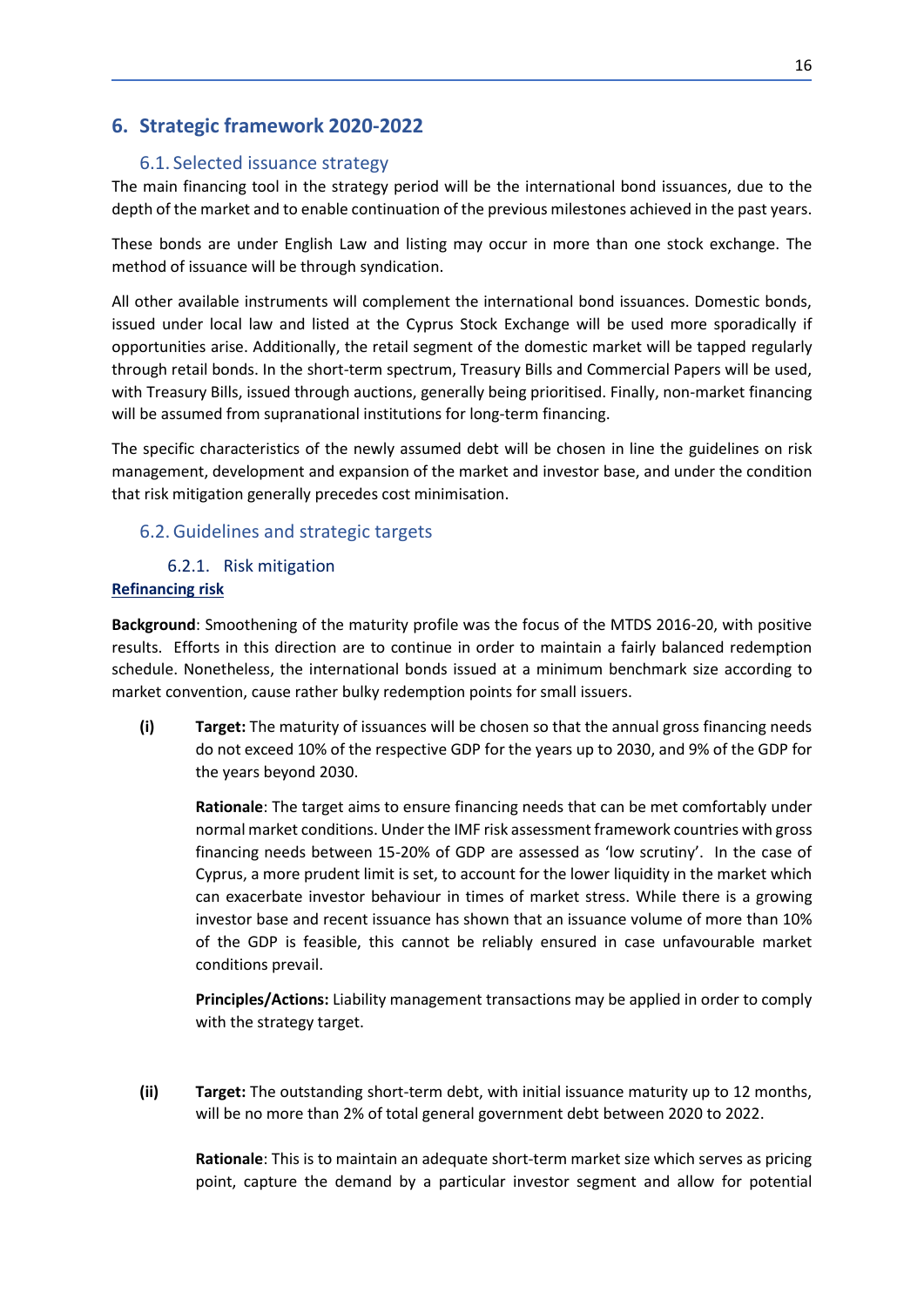liquidity management for the state. At the same time, sufficient size for long term issuances should be left so that the long-term yield curve is liquid and densely populated.

**Principles/Actions:** Regular auctions will be pursued, preceded by the publication of an auction calendar.

**(iii) Target:** Maintenance of liquid funds to cover financing needs of the following 9-month period during 2020. The level of prudential liquidity will be re-examined for the years 2021-2022. A minimum level of cash reserves will be introduced for those periods where the financing needs balance is negative, i.e. there is a projected cash surplus.

**Rationale:** Solid prudential liquidity allows more room for execution of main financing operations in case unfavourable conditions disrupt or delay market access.

**Principles/Actions:** Cash management may be utilised to minimise the cost of carry.

## **Interest rate risk**

**Background:** As a result of the official loans under the EU-IMF Adjustment Programme in the period 2013-2016 the share of debt carrying floating interest rates increased abruptly and remains relatively high to date, at about 39% at year end 2019. While total debt is following a declining path the floating rate debt will only decline materially from 2025 onwards through the redemption of ESM loans. The share of floating rate debt is in fact expected to grow initially until 2025 through a combination of the nominator and denominator effects by the assumption of long-term project loans in parallel with the decline of the total outstanding debt.

**Target:** Debt carrying floating interest rates should not exceed 40% of outstanding debt.

**Rationale:** While this target actually sets a higher limit than the share of floating rate debt at the start of the strategy period, it allows for only small amounts of new floating-rate debt.

**Principles/Actions:** The use of derivatives will be assessed and may be applied to ensure compliance of the debt structure with the strategy.

# **Foreign exchange risk**

**Background:** Cyprus has not issued long term marketable trend in foreign currency to date, due to the euro market being sufficiently large and diverse to cover Cyprus' financing needs. Outstanding debt denominated in currency other than the euro relates only to the IMF loan from 2013-2016 in Special Drawing Rights.

**Target:** Debt denominated in foreign currency should not exceed 5% of outstanding debt.

**Rationale:** While opportunities in foreign currencies may arise from time to time these have to be weighed against the goal of the government securities market development and the objective of cost minimisation.

**Principles/Actions:** The use of derivatives will be assessed and may be applied to ensure compliance of the debt structure with the strategy.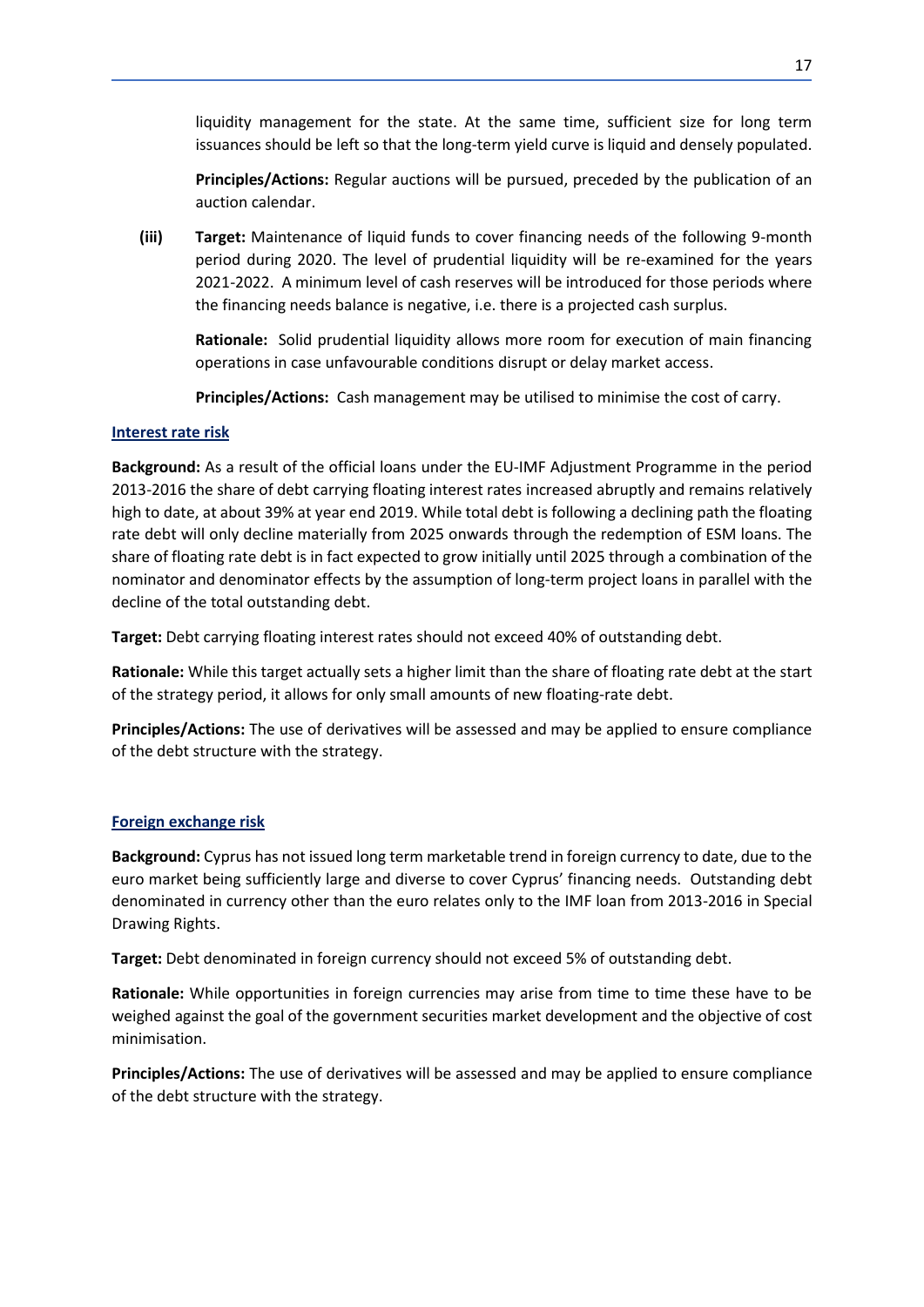The strategic targets serve as benchmarks and are a management tool for the government to steer its risk tolerance with respect to refinancing and market risk. An overview of the key risk benchmarks is shown in Table 3.

| Risk exposure           | Debt component/driver       | <b>Annual limits</b>         |
|-------------------------|-----------------------------|------------------------------|
| <b>Refinancing risk</b> | Gross financing needs       | Max. 10% of GDP              |
|                         | Short-term debt             | Max. 2% of outstanding debt  |
|                         | Prudential liquidity (2021) | 9-month financing needs      |
| Interest rate risk      | Floating-rate debt          | Max. 40% of outstanding debt |
| Foreign exchange risk   | Foreign currency debt       | Max. 5% of outstanding debt  |

*Table 3: Key risk benchmarks for debt management 2020-2022*

It is noted that the PDMO, after going through the pilot phase, will proceed with the adoption of the newly-released software of the Commonwealth Secretariat on public debt management ("Meridian"). The increased functionalities on pro-active management of the system will enhance the risk management capacity and assist in decision-making.

# 6.2.2. Development of government securities market

# <span id="page-18-0"></span>**Primary market**

**Background:** The Cypriot sovereign debt market is naturally constrained by its small size and therefore primary market activity is vital in maintaining the functioning of the market. However, fragmentation of the market has been reduced post-crisis with the concentration of financing needs in single benchmark international bonds and absence from domestic bond issuances.

**Target:** The population and extension of sovereign yield curve with international benchmark bonds.

**Rationale**: The sovereign yield curve still has a number of years with no outstanding bond, particularly for tenors beyond 5 years. Pricing anchors to continue the development of the yield curve are offered by the outstanding yield points in years 2028, 2034 and 2049.

**Principles/Actions:** Communication of general financing plans to the market, transparency, predictability and consistency of actions to the extent permitted by market conditions and major economic developments. Regular, benchmark-sized, issuance under the same instrument, the EMTN Programme. To this extent, consistency of issuance characteristics in terms of currency and interest rate type shall be maintained.

## **Secondary market**

**Background:** Despite the general reduction in public debt over the strategy horizon, the overall supply (inflow) and consequently the absolute size (stock) of the sovereign bond market of Cyprus is expected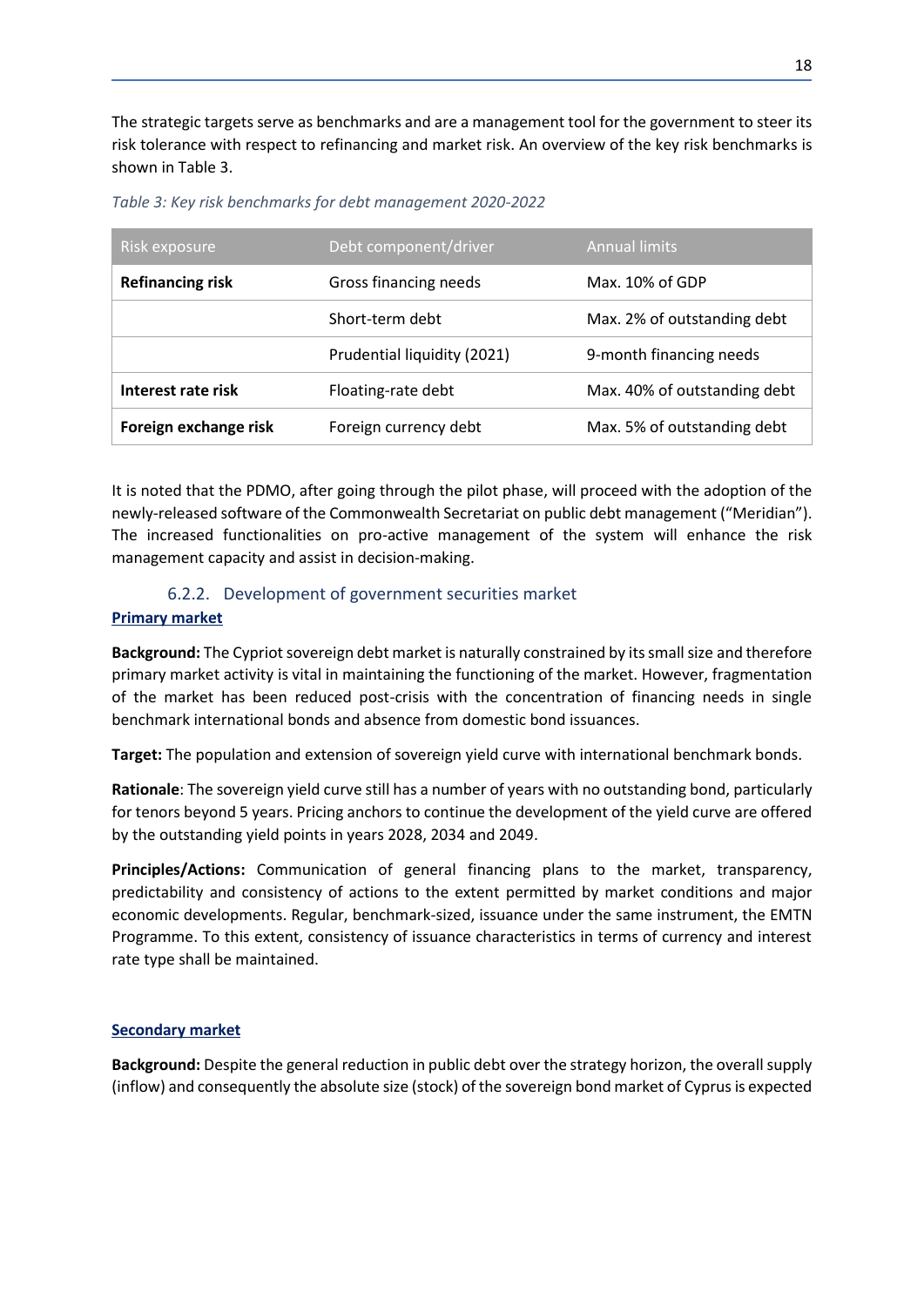to grow due to the replacement of maturing domestic and non-market debt with international bonds. This development will constitute the proper functioning of the market a growingly important matter<sup>1</sup>.

The financial institutions relationship management has become more formal after the introduction of a bank group for the Cyprus government bond market, in September 2017. The PDMO also has regular contacts and evaluates relations with financial institutions with whom the PDMO could potentially cooperate.

# **Target:** A more liquid and transparent secondary market.

**Rationale:** A functioning secondary market, within the limitations of a small issuer, will strengthen demand in the primary market.

# **Principles/Actions:**

- i. In the *secondary* market a group of market-making banks will be maintained initially on a best effort basis with underlying operational infrastructure in place. The performance of banks will be evaluated and communicated. Assessment of whether the conditions for moving to a full primary dealership system are mature towards the end of the strategy period.
- ii. The investor support of secondary market trading will constitute one driver for primary market allocation.
- iii. Transparency in processes and decisions, clear communication of privileges and obligations of banks. Timely communication of appraisal of banks' activity.

# 6.2.3. Investor relations

<span id="page-19-0"></span>**Background:** There is a need to counterbalance the small and relatively infrequent debt issuance, relative to the rest of the eurozone, with actions that enhance visibility and presence in the market. In the last few years, efforts to increase visibility have intensified with regular roadshows in core and peripheral European financial centres, as well as the US east coast. The PDMO has expanded its list of investor entities to a multiple of the contacts a few years ago. A separate website is maintained with regular information on public debt management and economic developments in Cyprus.

**Target**: A larger, more diversified and less correlated pool of investors

# **Principles/Actions**:

**.** 

- (i) Contact with existing investors will be maintained and activity to track supporting names will be carried out. A swift response to opportunities with new investors who may appear as a result of credit rating or market changes will be aimed. Overall, a broader investor base as possible will be strived.
- (ii) Communication with investors through
	- Frequent publication of reports and statistics on the Cypriot economy and on debt management developments with the aim of facilitating the information spread on a regular basis (Box)
	- Roadshows and meetings with investors on a regular basis
	- Participation of the PDMO in main international conferences and fora

 $1$  Additionally, the sovereign yield curve can have a benchmark role in corporate capital market financing since issuance activity in the wholesale capital markets is likely to grow in the coming years due to regulatory requirements for banks, namely the Minimum Requirement for Own Funds and Eligible Liabilities.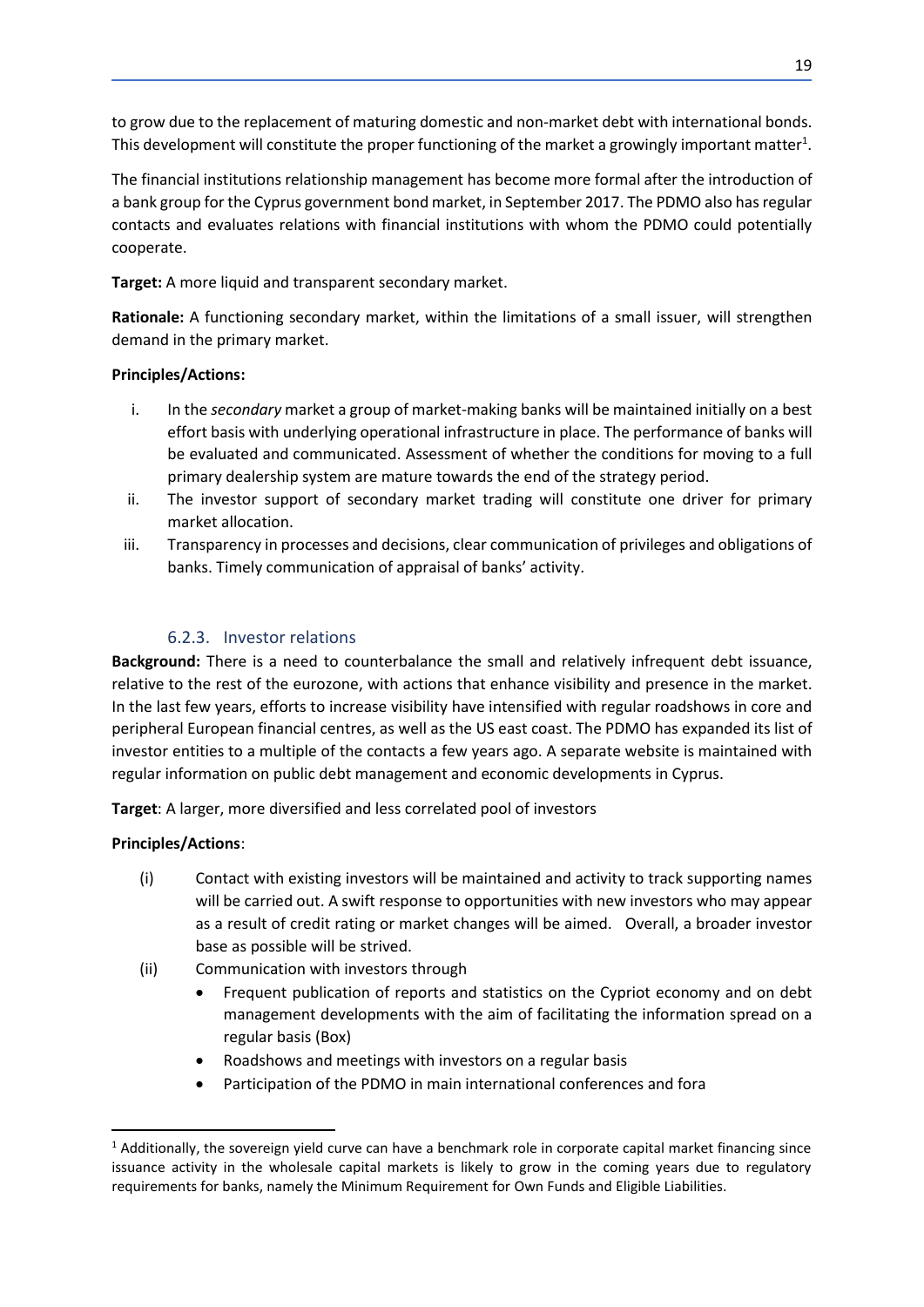• Maintenance of the stand-alone website and of mailing list which investors can subscribe to.

## **Box: Disclosure of information to market participants**

All publications are prepared by the Public Debt Management Office with the aim of maintaining information flow towards the investor community and international financial institutions. All publications are posted on the PDMO website.

# **Medium Term Public Debt Management Strategy**

Designed on a three to five-year basis, provides the outline of government policy for financing and public debt related matters, projected gross financing needs and the desired cost-risk outcome of the debt portfolio. It is approved by the Council of Ministers through submission by the Minister of Finance.

# **Annual Public Debt Management Report**

Communicated by the Minister of Finance to the Budget and Finance Committee of the Parliament, it includes the following:

- Developments in Cypriot and eurozone capital markets
- Debt structure
- Debt operations of the year in review
- Risk management and risk indicators
- Review of annual actions and operations towards MTDS targets

## **Auction Calendar**

Published twice annually, it is the calendar of monthly Treasury Bill auctions

## **Quarterly debt bulletin**

Presents a review of the quarterly debt management operations, auction results, secondary market yield developments and main statistics, compared to previous quarter and respective quarter of previous year.

## **Quarterly statistics**

These comprise a full list of the central government debt by instrument and the maturity profile

# **Bi-annual risk indicators**

Timeseries of main indicators for refinancing, currency and interest rate risk.

## **Newsletter on economic developments**

Main events and data on all recent developments in macroeconomy, banking, fiscal and public debt management of Cyprus. Published at least quarterly.

## **Investor Presentation**

Published at least quarterly, it includes latest information and forecasts on macroeconomy, public finances, financial sector and public debt management.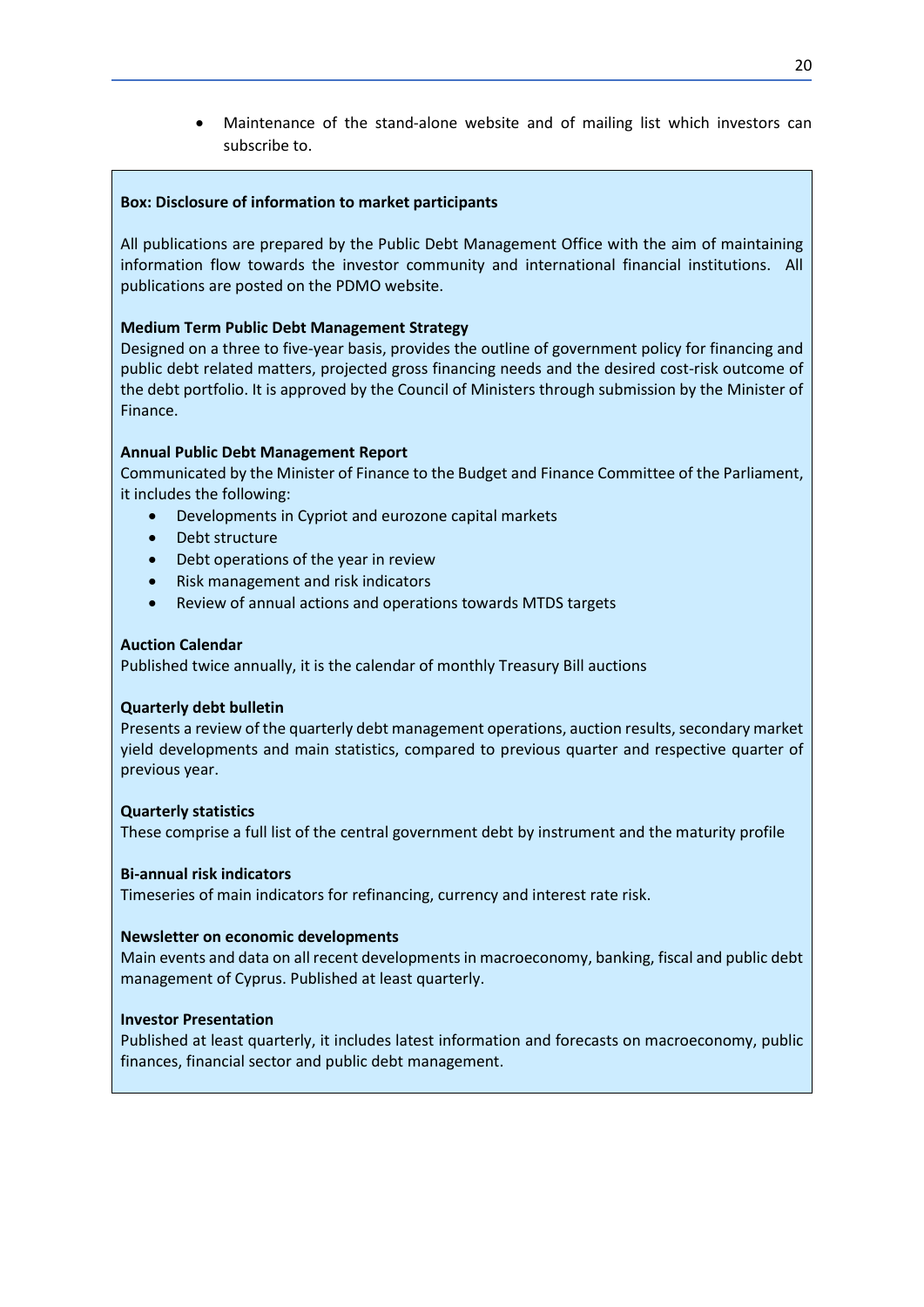# 6.3. Relation to MTDS 2016-2020

<span id="page-21-0"></span>The main pillars for the MTDS 2020-2022 remain the same as in the previous strategy period, as their consistent implementation has evidently led towards the overall public debt management objective. The chosen strategy for 2020-2022 corresponds and builds upon the benchmarks reached in the previous period.

The main quantitative target for refinancing risk is changed from the Average Term to Maturity to the gross financing needs due in relation to GDP, as the latter has been in practice a stronger driver of decision making. The share of short-term debt in the total debt outstanding, as well as a prudential liquidity requirement were both elements found in the previous strategy as well. Similarly, quantitative targets for the interest rate and foreign exchange risk were also components of the risk mitigation guideline in the previous strategy.

The guideline on government debt market development has been broken down into the primary and secondary market components, to direct focus on both areas. The targets set for the primary market, while found in the previous strategy in a more vague form, are more formalised in the current strategy. Moreover, with the set-up and evaluation of the bank group secondary market activity, the secondary market objective is more concrete and demanding.

The guidelines on investor relations remain broadly the same. Compared to 2016, there number of publications available to investors is streamlined and the presence of the PDMO in investor fora and roadshows has been established.

# 6.4. Risks to the strategy implementation

<span id="page-21-1"></span>While the current rating outlook of the Republic of Cyprus is assessed by major credit agencies as stable, the rating of BBB-/BBB(L) is the lowest grade in the investment grade category. Any serious events which will cause the rating outlook to deteriorate or the rating to be changed downwards to non-investment grade category will inevitably cause an increase in the borrowing cost as the investor pool would change and Cyprus would fall out of any supporting measures of the European Central Bank.

Moreover, any unexpected increase in financing needs to levels beyond the attainable issuance capacity in the international market will shift borrowing towards the domestic market, likely at higher cost. Notwithstanding this, given the continuing improvement in the fundamentals of the banking sector any sizeable sudden increase of expected financing needs is progressively less likely to happen.

Regulatory changes in the treatment of sovereign exposures in the banks' balance sheets will likely reduce demand for sovereign bonds, particularly if the exposure limit is related to credit rating of the underlying sovereign.

The likelihood of interest rate reduction or other means of quantitative easing is expected to cause stronger demand for those sovereign bonds which still bear positive yield rates and constitutes an upside risk.